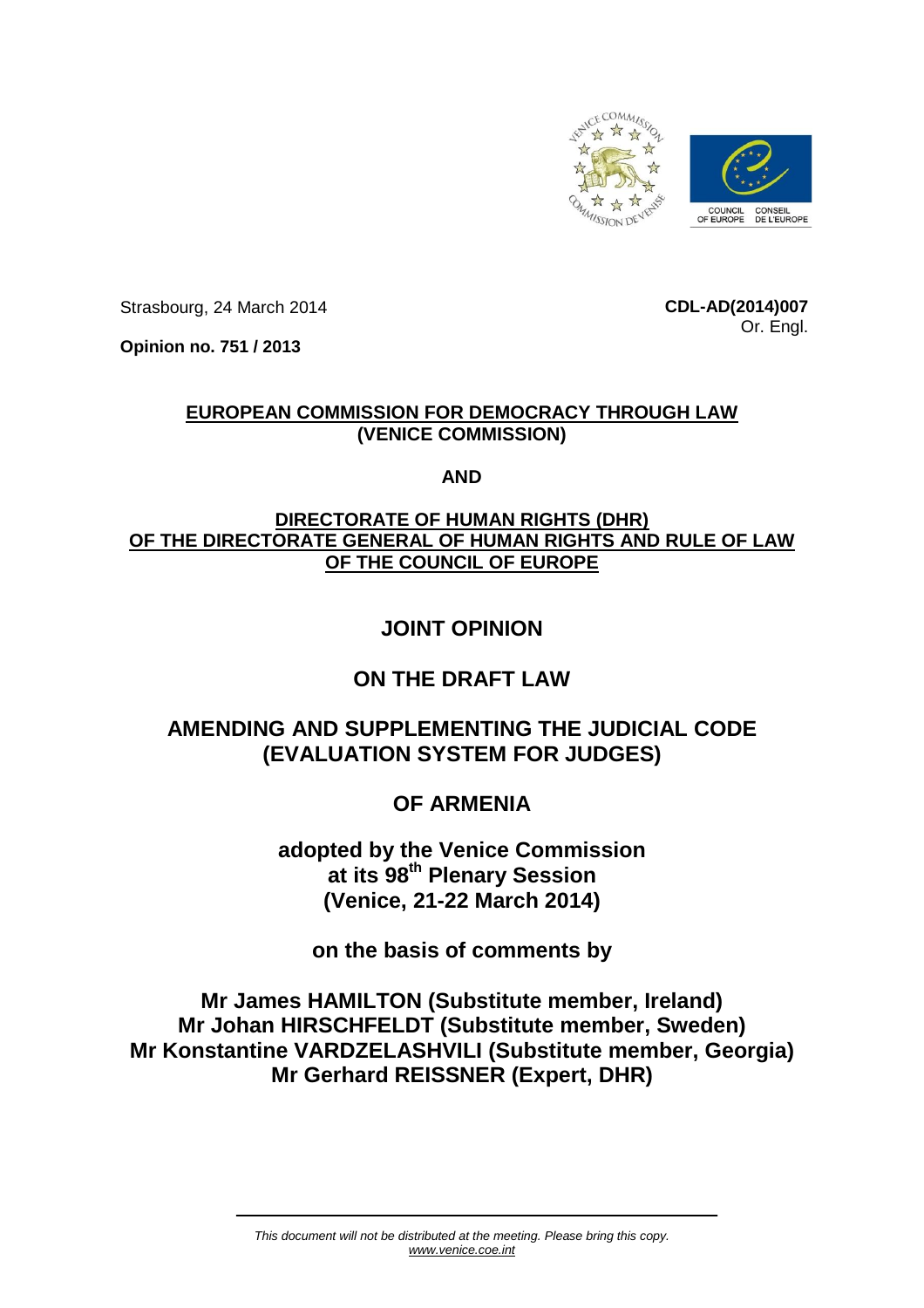## Table of contents

| $\mathbf{L}$ |    |                                                                         |  |
|--------------|----|-------------------------------------------------------------------------|--|
| II.          |    |                                                                         |  |
| III.         |    |                                                                         |  |
| Α.           |    |                                                                         |  |
|              | 1) |                                                                         |  |
|              | 2) |                                                                         |  |
| В.           |    |                                                                         |  |
| C.           |    | Changes to disciplinary measures against judges in the Judicial Code 15 |  |
|              | 1) |                                                                         |  |
|              | 2) |                                                                         |  |
| IV.          |    |                                                                         |  |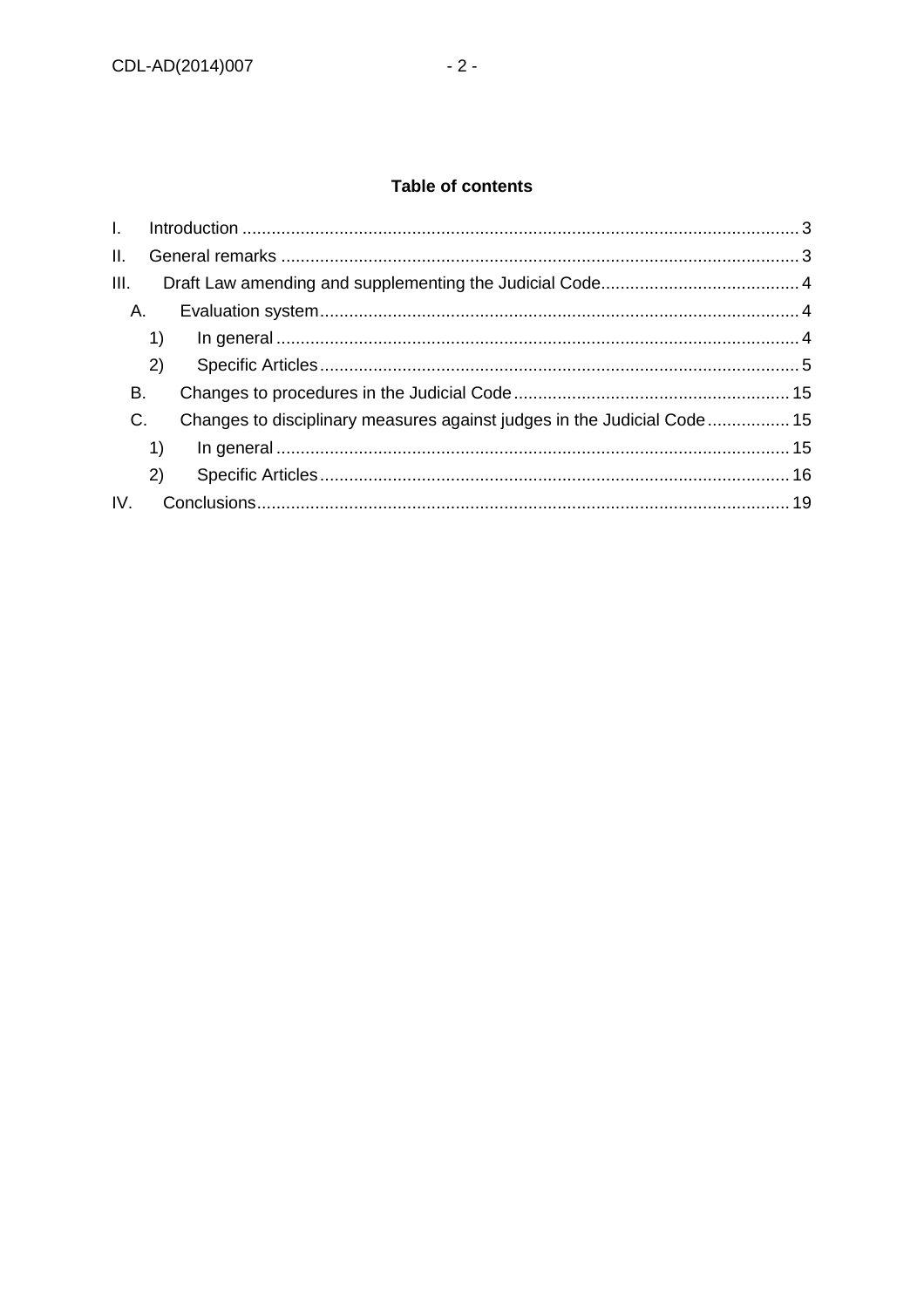### <span id="page-2-0"></span>**I. Introduction**

1. The Venice Commission received a request for an opinion on the draft Law amending and supplementing the Judicial Code of Armenia by letter of 12 November 2013 from Mr Hrayr Tovmasyan, Minister for Justice of Armenia.

2. The Venice Commission has invited Mr James Hamilton, Mr Johan Hirschfeldt and Mr Konstantine Vardzelashvili to act as rapporteurs for this Joint Opinion. Mr Gerhard Reissner, President of the Consultative Council of European Judges (CCJE), acted as rapporteur at the request of the Human Rights Directorate of the Directorate General of Human Rights and Rule of Law – DG1 (hereinafter, "HRD").

3. A delegation of the Venice Commission went to Yerevan, Armenia from 20-21 January 2014 to meet with the representatives of the Association of Judges, the NGO on the Protection of Rights without Borders, the Civil Society Institute, the Armenian Helsinki Committee, the Council of Justice, the Human Rights Defender, the Committee of State and Legal Affairs of the National Assembly and the Ministry of Justice of Armenia.

4. This joint opinion takes into account the information obtained during the above-mentioned visit.

5. The present Joint Opinion was adopted by the Venice Commission at its  $98<sup>th</sup>$  Plenary Session (Venice, 21-22 March 2014).

#### <span id="page-2-1"></span>**II. General remarks**

6. This Joint Opinion was prepared on the basis of documents sent by the Armenian authorities to the Venice Commission consisting of an English translation of the draft Law amending and supplementing the Judicial Code of Armenia (hereinafter, the "draft Law"), the current text of Chapter 17 of the Judicial Code on disciplinary liability of judges and termination of powers and the Rationale for the adoption of the proposed draft Law, as they appear in document CDL-REF(2013)060.

7. The Venice Commission and HRD delegation that went to Armenia was informed during meetings in Yerevan that there were two other draft laws in circulation on issues related to the draft Law. One introduces the new Ethics and Disciplinary Commission and the other deals with the Court of Cassation's admissibility procedures.

8. These other two draft laws were not mentioned in the Rationale that was sent to the Venice Commission along with the draft Law. It is, however, clear that the changes they introduce directly affect the draft Law. It is therefore regrettable that the Venice Commission and HRD obtained no information on these other two drafts, which is likely to affect the quality of the analysis in this Joint Opinion.

9. The draft Law will amend the current Judicial Code in two respects: (1) it will establish an evaluation system for judges and (2) it will introduce changes to the disciplinary system. With respect to the evaluation of judges, the Rationale of the draft Law provides that clear objective quantitative and subjective qualitative criteria should be introduced in order to ensure that the evaluation system is in line with international standards and that it should be regulated. The fact that a negative result in the evaluation procedure could lead to a disciplinary sanction, including dismissal, is problematic.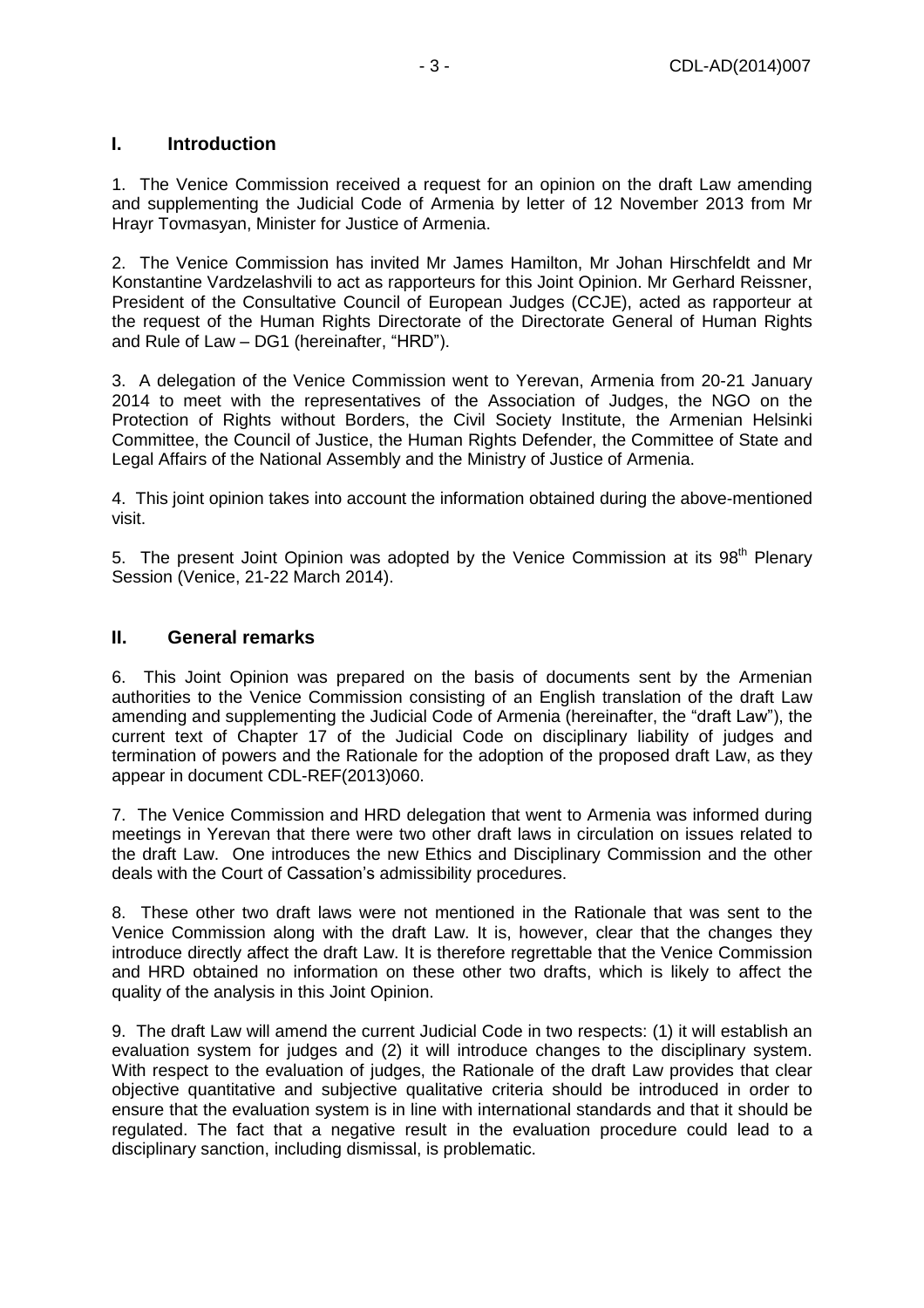10. The Joint Opinion will first deal with the new evaluation system, then with the changes to the procedures in the Judicial Code, followed by the changes to the disciplinary measures against judges in the Judicial Code.

### <span id="page-3-0"></span>**III. Draft Law amending and supplementing the Judicial Code**

#### <span id="page-3-1"></span>**A. Evaluation system**

#### <span id="page-3-2"></span>1) **In general**

11. The evaluation of court and justice systems is generally seen as a good means of implementing managerial or political decisions aimed at improving these systems; whereas, the evaluation of the performance of individual judges is often seen as infringing judges' independence. Although this danger may well exist, it should not prevent an evaluation from taking place. It is, however, important that the evaluation has a sound basis.

12. With respect to the independence of judges, Recommendation CM/Rec(2010)12 on judges: independence, efficiency and responsibilities taken together with Opinion No. 1 (2001) of the CCJE on standards concerning the independence of the judiciary and the irremovability of judges, conclude that the infringement of independence is any kind of external influence that could prevent a judge from fulfilling the task which is laid upon him or her by Article 6 of the European Convention on Human Rights (hereinafter, "ECHR"). Recommendation CM/Rec(2010)12 sets out that "efficiency is the delivery of quality decisions within a reasonable period of time following fair consideration of the issues."<sup>1</sup> Therefore: quality, within a reasonable period of time and fairness are the necessary prerequisites that the judge should meet when rendering a decision.

13. A judge's independent exercise of his or her judicial tasks may be infringed by other state powers or by undue influence that comes from within the judiciary itself.<sup>2</sup> In this respect, the Venice Commission delegation, while in Armenia, heard persistent reports of improper and extraordinary interference by judges of higher-level courts with those of lowerlevel ones. Notably, that lower-level court judges often seek instructions from higher-level court judges – in particular those of the Court of Cassation. Should these allegations be true, then a firm position must be taken in Armenia to ensure **that the independence of the judiciary includes the independence from interference by other judges**.

14. The Venice Commission's Report on the Independence of the Judicial System Part I: the Independence of Judges states that "the principle of internal judicial independence means that the independence of each individual judge is incompatible with a relationship of subordination of judges in their judicial decision-making activity."<sup>3</sup> Recommendation CM/Rec(2010)12 sets out that "The independence of individual judges is safeguarded by the independence of the judiciary as a whole. As such, it is a fundamental aspect of the rule of law."<sup>4</sup> And it goes on to state that:

"22. The principle of judicial independence means the independence of each individual judge in the exercise of adjudicating functions. In their decision making judges should be

 $\overline{a}$ <sup>1</sup> Recommendation CM/Rec(2010)12 of the Committee of Ministers to member states on judges: independence, efficiency and responsibilities, paragraph 31.

<sup>2</sup> Opinion No. 1 (2001), CCJE, paragraph 66; Report on the Independence of the Judicial System Part I: the Independence of Judges (CDL-AD(2010)004), paragraphs 68-72.

<sup>3</sup> Report on the Independence of the Judicial System Part I: the Independence of Judges (CDL-AD(2010)004), paragraph 72; The Bangalore Principles of Judicial Conduct set out that "In performing judicial duties, a judge shall be independent of judicial colleagues in respect of decisions which the judge is obliged to make independently", the Bangalore Principles of Judicial Conduct, 2002, Value 1 Independence, 1.4.

 $4$  Recommendation CM/Rec(2010)12, paragraph 4.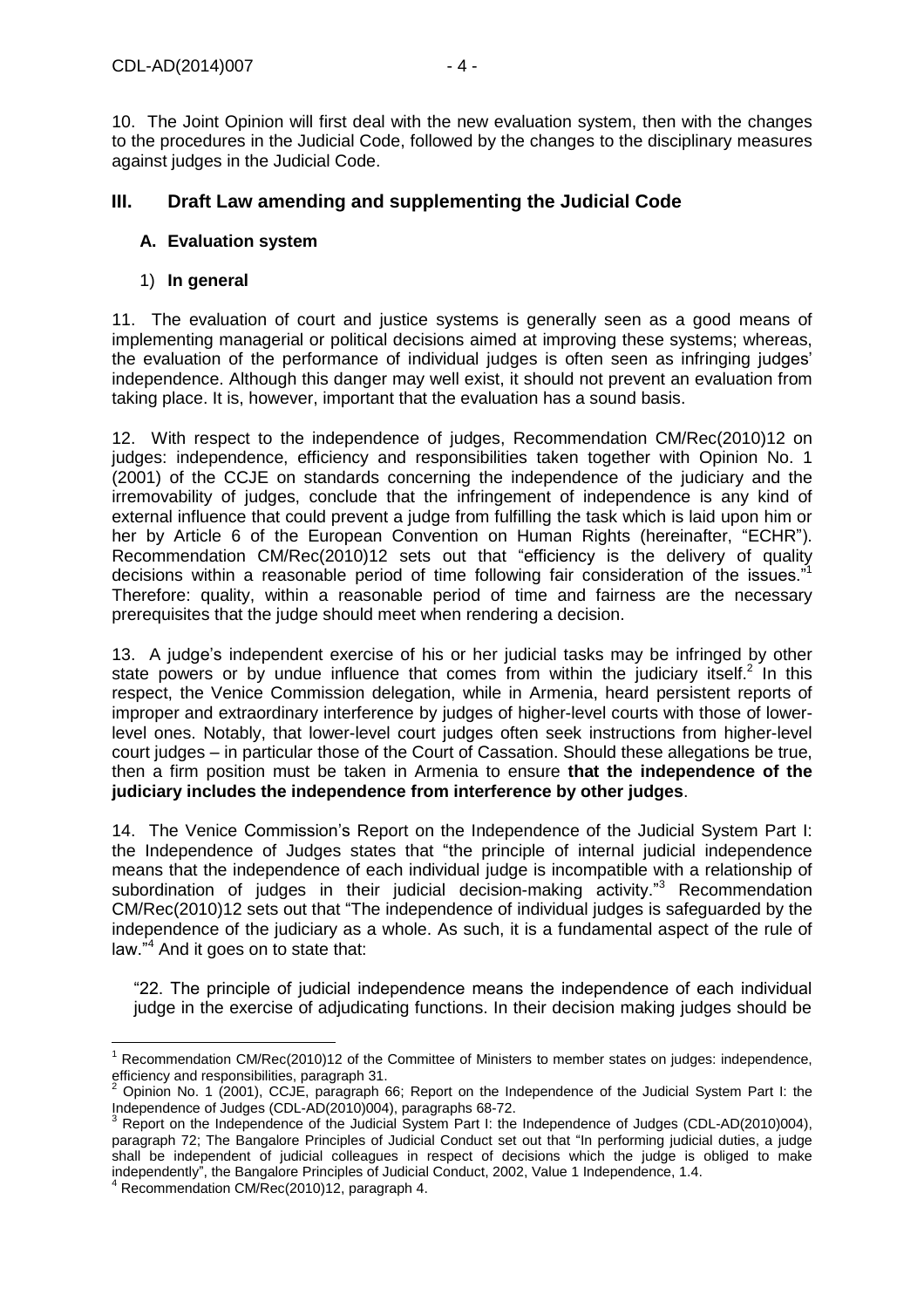independent and impartial and able to act without any restriction, improper influence, pressure, threat or interference, direct or indirect, from any authority, including authorities internal to the judiciary. Hierarchical judicial organisation should not undermine individual independence.

23. Superior courts should not address instructions to judges about the way they should decide individual cases, except in preliminary rulings or when deciding on legal remedies according to the law."

15. The European Court of Human Rights also notes that judicial independence demands that individual judges be free not only from undue influence outside the judiciary, but also from within. **This internal judicial independence requires that they be free from instructions or pressure from their fellow judges and** *vis-à-vis* **their judicial superiors**. 5

16. In the more recent case of Oleksandr Volkov v. Ukraine, and on the more general notion of the independence of the judiciary, the European Court of Human Rights found that a system of judicial discipline must be organised in a proper way to ensure that there is sufficient separation of the judiciary from other branches of State power. The Court added that in order to safeguard judicial independence, which is one of the most important values underpinning the effective functioning of democracies, appropriate guarantees against abuse and misuse of disciplinary measures must be in place.<sup>6</sup>

17. The alleged existence of interference in the independence of the individual judge in Armenia is not only disquieting, but points out the necessity for proper evaluation of judges' conduct at every level.

18. Seeking instructions in individual cases from higher instance judges, who would be deciding the appeal, deprives the parties from an independent review of their judgment, thereby violating their right of access to the courts (Article 6 ECHR and of Article 2 Protocol 7 ECHR in criminal cases). Such practice (including providing instructions) is not only inefficient (one level of jurisdiction is, *de facto*, removed), but it also violates human rights. **This practice, if persisted in, should be dealt with through disciplinary means against judges taking part in such practice**.

19. It should be noted that the question of the evaluation of judges is a topical one in several countries at the moment, which are considering introducing or revising their evaluation systems. The CCJE has therefore decided to draft Opinion No. 17 on the topic of "Justice, evaluation and independence"<sup>7</sup>.

#### <span id="page-4-0"></span>2) **Specific Articles**

#### *Article 96.1 Evaluation activities of judges*

20. Armenia's judicial system is made up of three levels: first instance courts, courts of appeal and the Court of Cassation (replacing the two-level system that existed previously consisting of people's courts and the Supreme Court). Article 96.1 envisages an evaluation only for the courts of first instance and the courts of appeal. It is not clear why the Court of Cassation is excluded from the evaluation process. There seem to be no specific provisions in the Constitution on the Court of Cassation and the system for appointments seems to be the same as that for other courts. The explanation the Venice Commission and HRD

 5 See European Court of Human Rights, case of Parlov-Tkalčić v. Croatia, application no. 24810/06, Judgment of 22 December 2009, paragraph 86.

<sup>&</sup>lt;sup>6</sup> See European Court of Human Rights, case of Oleksandr Volkov v. Ukraine, application no. 21722/11,

Judgment of 27 May 2013, paragraph 199. 7

This may not be its final title once adopted, but the Opinion will deal with the evaluation of judges.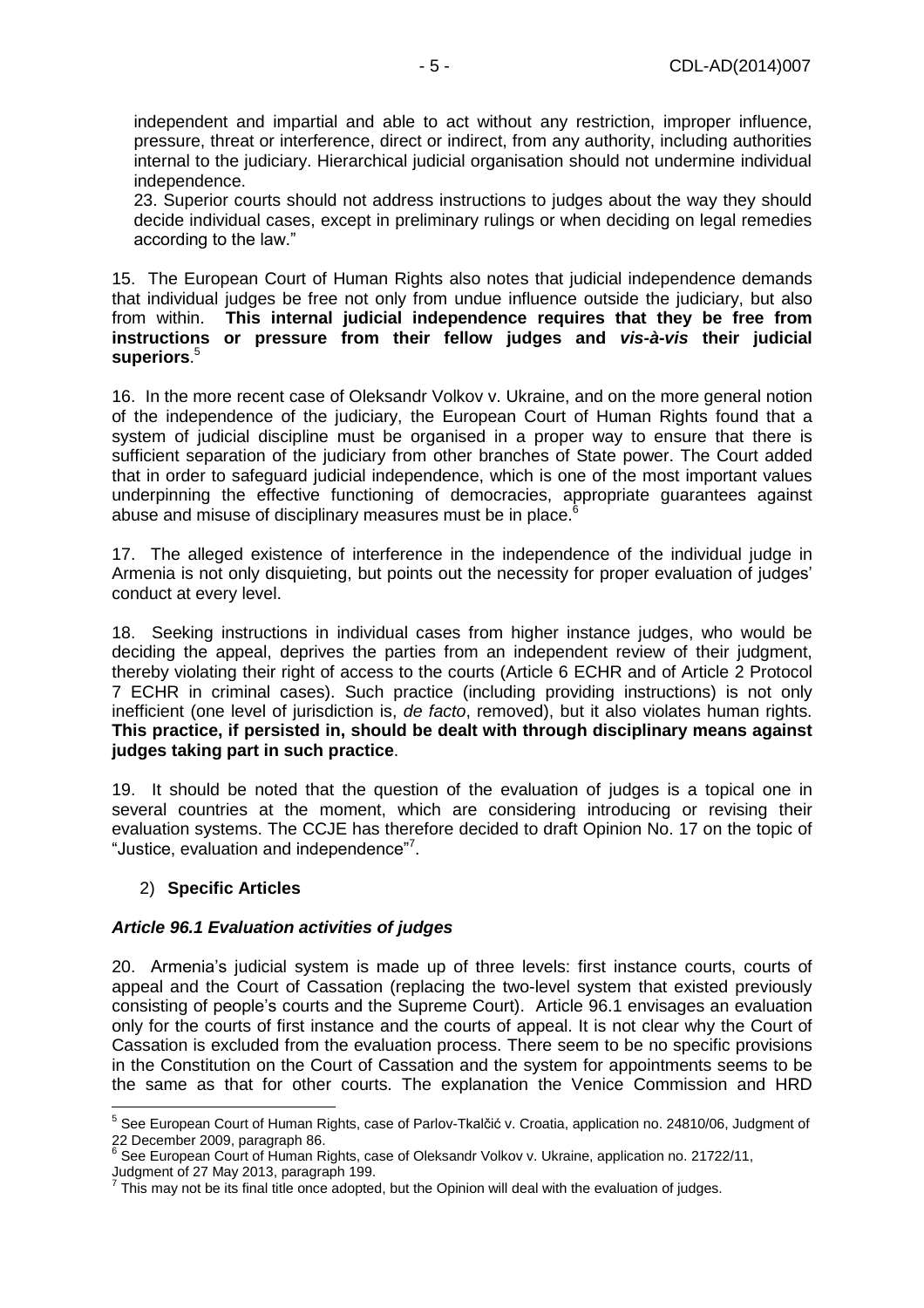delegation received in Armenia is that the question of promotion does not arise at this Court, because it is the highest court of the land.

21. However, evaluation is also designed to secure proper performance standards, including self-analysis by the judges and increased efficiency. It will also be needed to identify and respond to malpractice and it is therefore not clear why the Court of Cassation should be excluded from such an evaluation process. There will also eventually be a need for statistics or for a quantitative evaluation of the general performance of that Court.

22. The Venice Commission and HRD therefore **recommend that the Court of Cassation be included in an evaluation system**. In addition, this would send an encouraging and useful signal to the entire judiciary if the highest-ranking judges were also part of the evaluation process.

23. The new evaluation system has a threefold aim: 1) to show (identify for) judges means of increasing efficiency, 2) to encourage judges to engage in self-analysis and 3) to serve as a basis for selecting the best candidates for promotion. The first two aims seem praiseworthy, but the third is more controversial and the use of an evaluation system for such purposes needs to be approached with great care. For example, while the body deciding or recommending on promotions should have access to evaluations, the judge in question should have the opportunity to explain or challenge any adverse finding before that body. The grading system should not be used to exclude candidates from being considered from promotion unless, perhaps, a judge is evaluated as being in the very lowest category.

24. A good system of performance evaluation is likely to work best when it is used primarily as a developmental tool and when it has the co-operation of the evaluated person with the evaluator. If it is seen as leading to consequences such as exclusion from promotion, that co-operation may not so willingly be given. **Evaluation should not be seen as a tool for policing judges, but on the contrary, as a means of encouraging them to improve, which will reflect on the system as a whole.**

25. It is important that a certain number of issues be clarified at this point in order to understand what bodies are involved in the evaluation process. First of all, there is a Judicial Council (set up under the Constitution) and a Committee of Court Chairpersons (a selfregulating body - but the chairs are currently appointed by the President of the Republic). A new Council of Judges will replace the existing Committee of Court Chairpersons, which should be more democratic in its composition and functions (no other details were provided). The Venice Commission delegation was informed in Armenia that these changes are dealt with in another draft law.

26. In addition, Article 96.1 envisages that a new Ethics and Disciplinary Commission under the new Council of Judges organise and conduct the evaluation. This new Commission will be set up by this other draft law that is in circulation at the moment and that the Venice Commission has not seen.

27. According to the Law on the Judicial Code of Armenia $^8$ , the function of the current Disciplinary Committee of the Council of Justice is "to instigate disciplinary proceedings against first instance and appellate judges and court chairmen and to file motions thereon to the Justice Council". Empowering a(n) (Ethics and) Disciplinary Commission with the task of conducting evaluations – assuming that this new Commission will inherit this power - invites one to reach the conclusion that these will be mainly used for disciplinary purposes. This may therefore not be a good arrangement and might send the wrong signal.

 8 Judicial Code of the Republic of Armenia, adopted on 21 February 2007, Article 106, available online: <http://www.court.am/upload/file/Judicial%20Code%20Eng%20final%20-%20290607.pdf>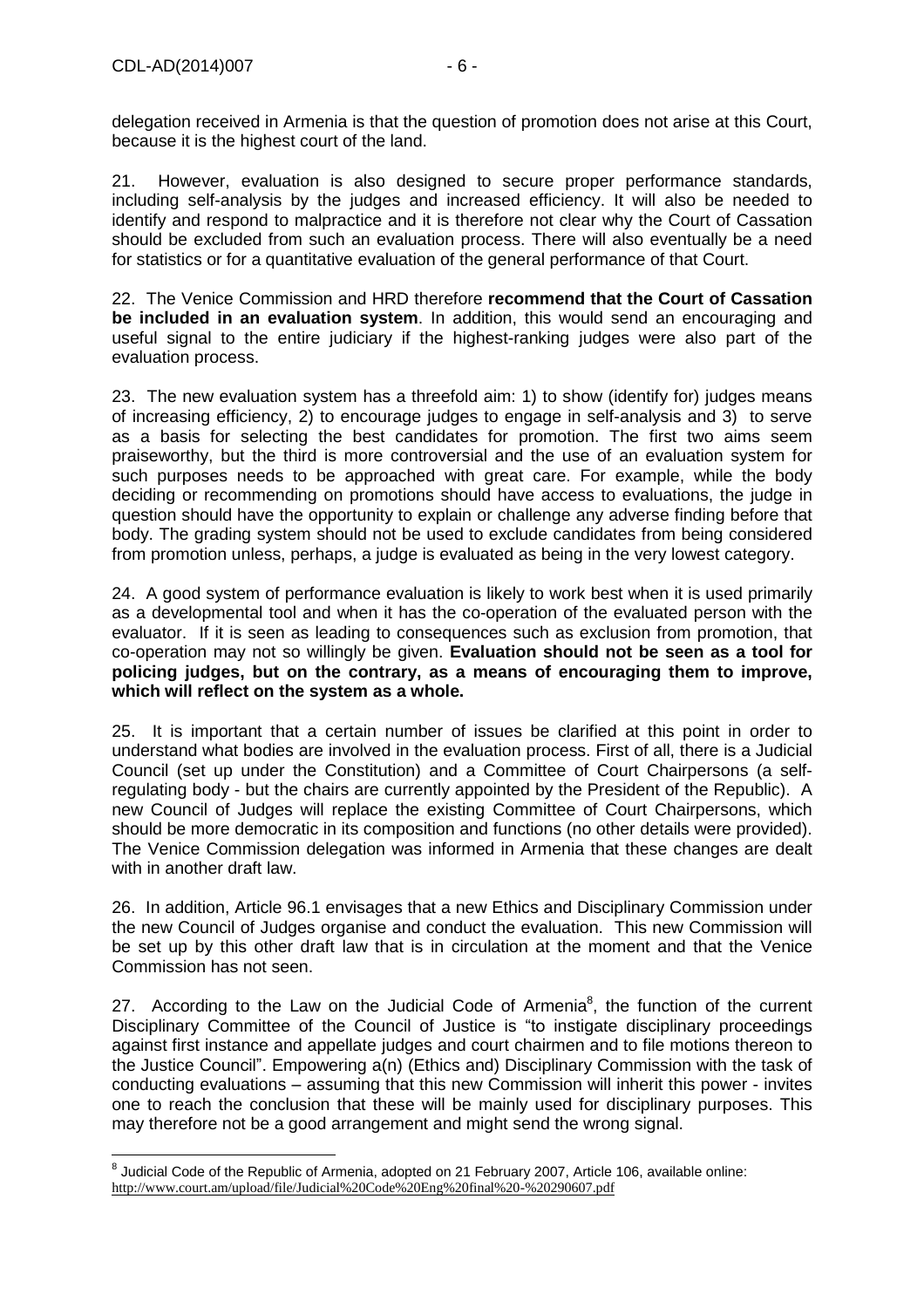28. Moreover, evaluation and disciplinary liability are (or should be) two very different things.

29. Article 96.1.1 provides that an evaluation should take place every two years. This is a relatively short period of time. Such a short period of time establishes a system of permanent observation. Any evaluation procedure will have an impact on those who are evaluated.

30. This proposal will also raise the question of the availability of the necessary funds for such a procedure. There also seems to be a contradiction with Article 96.2.2, which states that the evaluation based on quantitative criteria shall be carried out annually.

31. Article 96.1.4 provides that the Council of Judges shall define the procedure, schedule and methodology for evaluating the activities of judges. This is in line with international standards: having the principles in the law and entrusting the Council of Judges with the details. Problems will however arise in deciding the details.

32. The draft Law sets out a very detailed formula that must be used for statistical data. For the qualitative criteria, the draft Law not only enumerates these criteria, but also sets out their 'aspects' that should be examined.

33. The draft Law provides for a system of points that must be used: 60% of the points should be attributed to quantitative criteria (see below), but the concrete distribution of points to the criteria themselves should be decided by the Council. The latter is also responsible for the way in which surveys are organised among the different stakeholders. Therefore, on the one hand, there are a number of very important issues that are transferred to the Council, but on the other, the Council is bound by details.

#### *Article 96.2 Criteria for evaluating activities of judges*

34. Article 96.2 provides for both quantitative and qualitative criteria for the evaluation of activities of judges. There is an obvious problem with the use of quantitative criteria. Here, the comments of the group who drew up the Kyiv Recommendations should be echoed, notably that "the quality of a judge's performance cannot be measured by counting the number of cases processed regardless of their complexity, or the number of judgments upheld at the higher instance. While it was acknowledged that statistics regarding case processing and reversal rate can be useful for purposes of judicial administration, management and budgeting, they should not be used to the detriment of the individual judge."<sup>9</sup>

35. Furthermore, should it be assumed that all judges will undergo an evaluation simultaneously? Taking into account that there are about 230 judges in the country, an annual evaluation will put a huge administrative burden on the body in charge of the whole process.

36. The evaluation of quantitative criteria is carried out every year, whereas those regarding the qualitative criteria will be carried out every second year. How are these two evaluations going to be brought together? Will there be an additional evaluation every two years that will consider the results of the evaluation of the qualitative criteria and those of the quantitative criteria over the past two years? This should be clarified. Article 96.3.12 below does not deal with this in a satisfactory manner.

 9 See Expert meeting on judicial independence in Eastern Europe, South Caucasus and Central Asia, 23-25 June 2010, OSCE/ODIHR, p.14.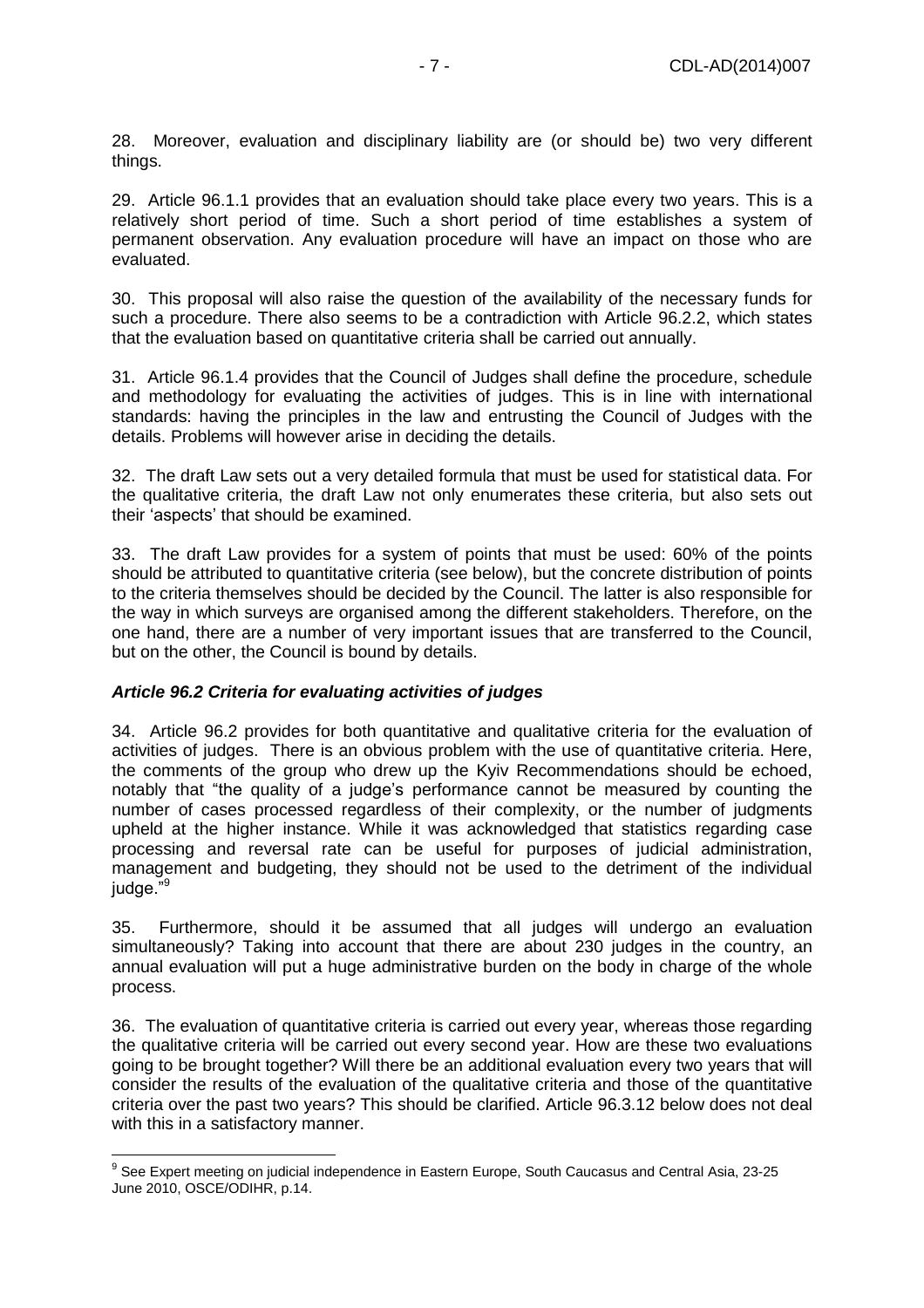37. If there were to be a measurement of workloads, systems would need to be in place to evaluate the weight and the difficulty of different files. Any judgment requires an assessment of the optimum time that should be allocated to each case. Every manager of professionals will (or should) be aware that the person who takes longer over work may do a more thorough job. Simply counting the number of cases dealt with is crude and may be completely misleading. At most, such a measurement may serve as a useful tool to indicate a possible problem, but can do no more than this and certainly should not be determinative of a problem.

38. Measurement of the "observance of procedural periods" (Article 96.2.4.2) again may point to a possible problem, but it is important that the judge be given an opportunity to explain any apparent failings in this regard.

39. Measuring the "stability of judicial acts" (Article 96.2.4.3) is questionable. It effectively means counting the number of successful appeals. Such a measure should be avoided because it involves an interference with the independence of the judge. It is particularly inappropriate in a system where the doctrine of binding precedent does not apply. Where a case is overturned on appeal, who is to say that the court of first instance got it wrong and the appeal court got it right? The decision of the judge of the first instance court quashed by the Court of Appeal could well later be supported by the decision of the Court of Cassation, the Constitutional Court or the European Court of Human Rights. However, due to the differences in time-limits of the evaluation procedures and the review of the case (or the legal issue) by the higher courts or international judicial (or quasi-judicial) bodies, the first instance court judge may still receive a negative evaluation.

40. The threshold of reversals would need to be quite high and the rule for exceptions to be established by the Council of Judges would have to be very generous. Such a system of ongoing assessments is likely to produce a timid judiciary which looks over its shoulder all the time. Furthermore, its application to criminal proceedings would be particularly improper.

41. Article 96.2.5 to 96.2.7 provides what looks like a scientific formula for determining quantitative performance of the workload. However, the scientific basis for this formula is more apparent than real, since the entire basis for the calculation rests on the assumption that the caseload assigned to the judge was fair and reasonable.

42. In addition, although properly compiled statistics may be a generally useful tool for assessments, they should be analysed in their context. According to some reports, the caseload of judges in Armenia increases annually and could potentially reach unsustainable levels. Insofar as a judge is able to dispose of a certain number of cases annually, should the caseload continue to increase, it would be unfair to evaluate the judge on the basis of a percentage of disposed cases without properly analysing the reasons for the increase in the caseload. It should also be noted that the caseload of judges at first instance courts is usually higher than that of upper level courts. Thus, the proportion of disposed and pending cases may be lower at the first instance court.

43. The proposal, under Article 96.2.9, to measure the average duration of examination of cases is inappropriate for similar reasons to those already referred to above, in relation to the counting of cases in general. Who is to say that a judge who takes longer over a case is not doing a more thorough job than the speedier colleague? The use of such a managerial tool in the evaluation process should be approached with great caution, as it will affect the judge's independence. The judge seeking to meet these time frames might be tempted to disregard what would normally be seen as necessary under the law and his or her interpretation of it.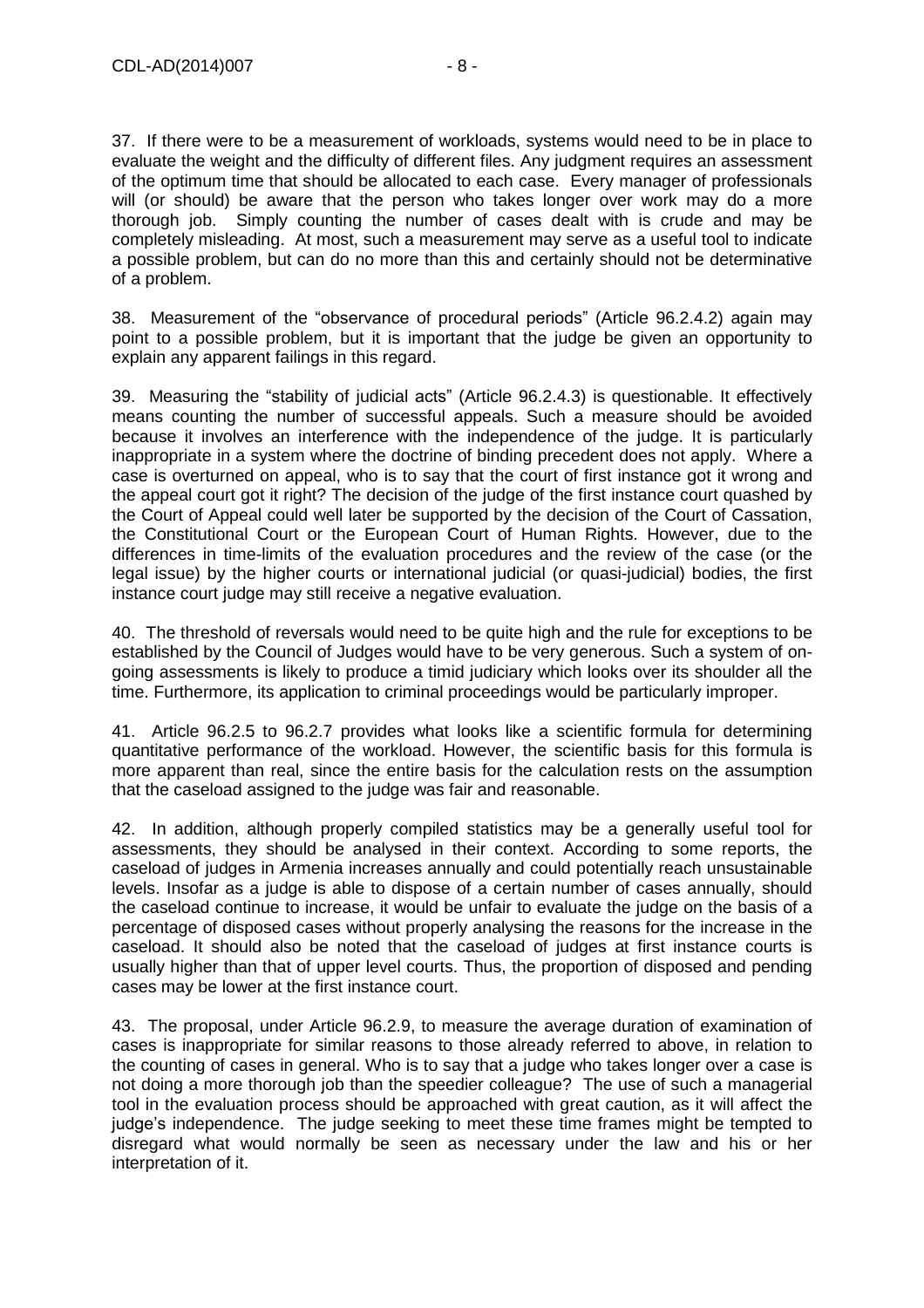44. It is true that most of the cases that appear before the European Court of Human Rights are those that have breached Article 6 ECHR due to delays in the proceedings. But, with this criterion, a certain percentage of cases beyond a standard time frame should not, *per se*, be an input for evaluation marks, but may be the starting point for a more general examination of this criterion in the situation at hand.

45. In addition, it is important that, for the results to be well accepted by the judiciary, the very challenging task of classifying cases and elaborating time frames by the Council be done with the involvement of experts, experienced judges, and the Association of Judges in the preparatory work.

46. On the whole, the qualitative criteria set out in Article 96.2.10 seem to be appropriate. It lists them as follows:

- (1) Legal knowledge;
- (2) Professional abilities;
- (3) Communication skills;
- (4) Skills of communication with colleagues;
- (5) Professional involvement; and
- (6) Organisational skills (for chairpersons of courts only).

47. The weight of each of the above-mentioned criteria will be attributed by the Council.

48. Criterion (1) Legal knowledge, under Article 96.2.10.1, is certainly one of the most important criteria for the evaluation of judges as it is a fundamental requirement.

49. Under Article 96.2.10.1.b, the "quality of justification" (reasoning) is often a problem in new democracies and coherent reasoning should be promoted. Logical argumentation, clarity, and other aspects are of interest and are dealt with in Opinion No. 11 of the CCJE on Quality of Judicial Decisions.

50. Criterion (2) Professional abilities, under Article 96.2.10.2, raises the problem how one measures the "(a) ability to withstand pressure and threats" (see Article 96.2.10.2.a). If the pressure or the threat is made in open court, one can make a judgment, but pressures or threats made behind-the-scenes are unlikely to be known to the evaluator.

51. In Article 96.2.10.2.b, the criterion referred to is "observance of rules of professional conduct". Is this a criterion about ethics or does it concern more precise legal provisions on professional conduct? Does it only concern cases resulting in disciplinary sanctions against the judge or are other cases or incidents also relevant (cf. Article 154 in the current Judicial Code)?

52. Criterion (3) Communication skills, under Article 96.2.10.3.d, lists "polite manner", as one of the characteristics. This could perhaps be an ethical characteristic and if so should perhaps appear under the previous Criterion (2) above. But politeness also concerns questions of culture and personality, which are not readily susceptible to being measured. One person's blunt, brusque or outspoken nature may to another person seem rude. Within limits there should be room to accommodate difference.

53. Criterion (4) Skills of communication with colleagues, under Article 96.2.10.4, is important, although it should also come under ethical behaviour. In certain cases, for instance when deciding on the promotion of a particular judge, professional as well as personal characteristics, communication skills and the ability to work in a team may be relevant criteria. However, taking into account potential implications of the evaluation (which may result in disciplinary sanctions), the evaluators should approach the personal or working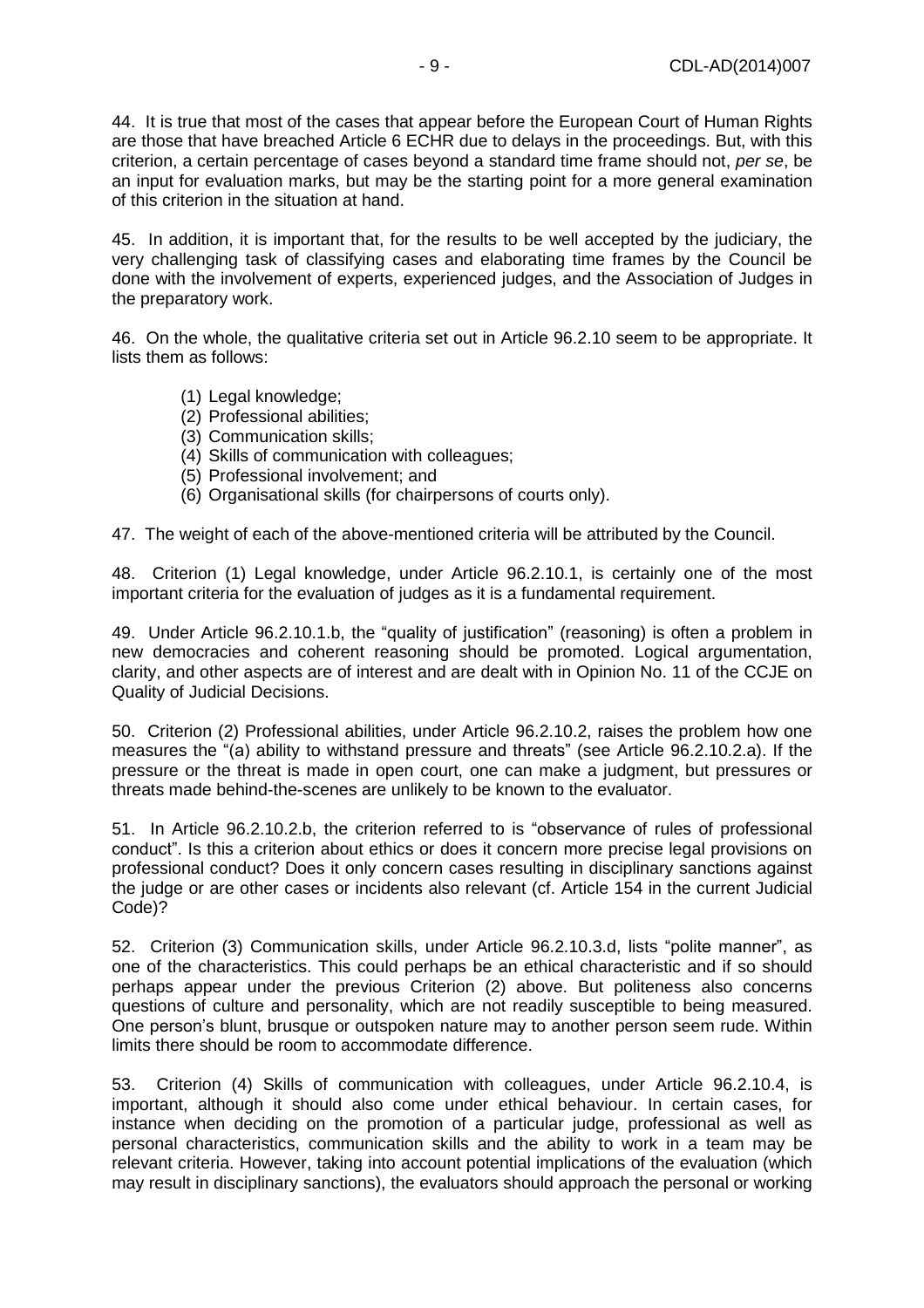relationships between the colleagues with great care. There are cases where colleagues do not get on with each other, but both may be very good judges and with proper management the need for interaction between them may be minimised. It should be stressed that if no proper safeguards are put in place that would minimise the risk of conflicts of interest, evaluation of collegial relationships may raise issues of bias and create a lack of credibility of the entire evaluation process.

54. The "willingness to exchange professional knowledge and experience" might be better placed under Criterion (5) below.

55. Criterion (5) Professional involvement, under Article 96.2.10.5, brings several different aspects together, which seem to be important. At least participation in training is so important that it deserves to be a separate criterion. However, the participation in professional unions should not be an evaluation criterion. The individual judge must be free to decide whether or not to join a union.<sup>10</sup> Participation in self-governing bodies or professional unions is a right and not an obligation for a judge.

56. Criterion (6) Organisational skills, under Article 96.2.10.6, are not only particularly necessary for chairpersons of courts but – perhaps in a slightly different manner – for every judge. Several countries have such a criterion, which also covers case management and the ability to manage one's own workload in their evaluation schemes.

57. Consideration might be given to bringing together Article 135 and Article 96.2.10 because Article 135, in its new version proposed by the draft Law, also enumerates eight qualitative criteria in addition to the criterion workload. The grouping and terms for the criteria that are used in Article 135 seem to be more convincing.

58. Article 96.2.11 deals with quantitative criteria. It is not clear, however, what is meant here. The first sentence seems to indicate that the assessment of the quantitative criteria of judges in courts of appeal shall be performed in a way that all judges in a same panel are given the same result. Or does it mean that when a panel of judges in a court of appeal has rendered a judgment, and there was a dissenting opinion, and that judgment was later overturned by the Court of Cassation – the judge who made the dissenting opinion will not be "punished" in the evaluation? In any case, it is odd to make a difference in the evaluation between judges in a panel. Any evaluation of the actual decisions of judges risks crossing a line and interfering with the independence of judges, which is a core value.

59. In the Rationale, the authors of the draft Law pointed out that the "evaluation of judges must be conducted **mainly** by judges", thereby suggesting that apart from judges, there should be other legal professionals involved in the evaluation. However, there is no indication about the background and the number of 'non-judges' involved in such an evaluation.

60. It is also not immediately clear from the draft Law whether a **quantitative** evaluation will be conducted by the judges. Article 96.2.12 provides for a **qualitative** assessment to be carried out by fellow judges randomly selected, which appears to be an appropriate way to proceed, but it is recommended that the evaluation be carried out by judges randomly selected from a pool of judges – preferably retired judges or judges serving at the same level in the court system as the judge being evaluated. It is recommended that all evaluators receive training.

61. The draft amendments contain no obligation for judges (or other persons) selected to conduct an evaluation to declare any conflicts of interest or recuse themselves in cases

 $\overline{a}$  $10$  Recommendation CM/Rec(2010)12, paragraph 25.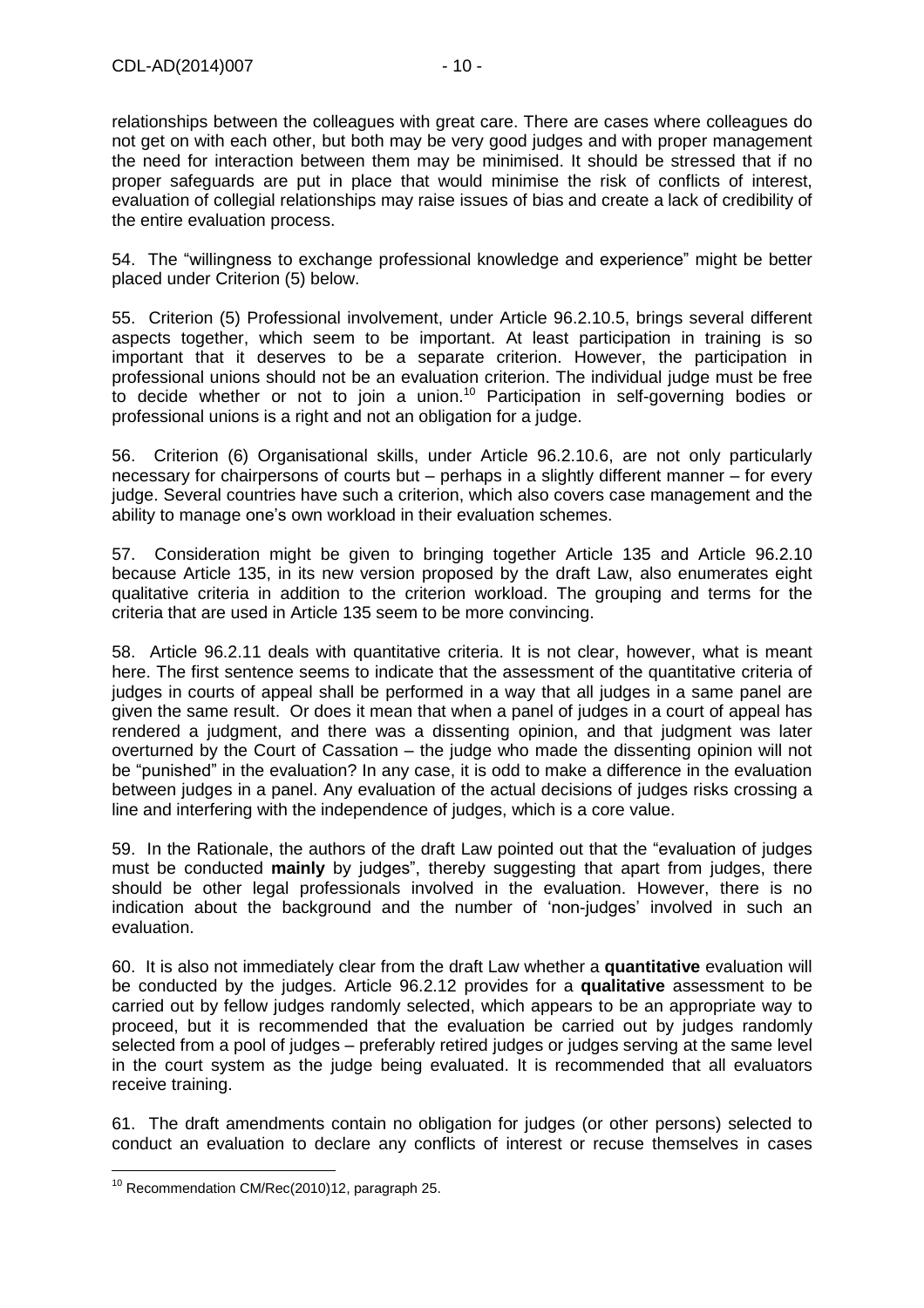where the evaluator considers that professional or personal relationships may affect the evaluation or where there are circumstances which might influence his or her ability to fairly and reasonably evaluate the performance of a judge.

62. **The draft Law also lacks a mechanism for the disqualification of an evaluator at a later stage who fails to recuse him or herself or to report a conflict of interest**. Evaluators should also be under the obligation to report any form of communication that attempts to influence the evaluation process by improper means (including, but not limited to, undue pressure, duress, or coercion).

63. The draft Law should also contain requirements for the recusal or a declaration of conflict of interest where the judge is given the task of evaluating a colleague within the same court or of the same Bench.

64. In order to ensure the credibility of the evaluation process as well as the integrity of the work, evaluators should be obliged - under the law - to keep the results of the evaluation confidential.

65. It is also not clear whether or in what circumstances judges may refuse to carry out an evaluation assignment.

66. Article 96.2.12 goes on to suggest two possible options. Option 1 provides for the assessment by prosecutors and advocates appearing in court and Option 2 provides for the prohibition on prosecutors and advocates taking part in the assessment.

67. Although each option exists in some countries, the evaluation of judges with the involvement of prosecutors and advocates is a very sensitive issue.<sup>11</sup> Of course, both prosecutors and advocates are well placed to know a judge's strengths and weaknesses. However, they are not disinterested observers. There is a risk that a judge may tailor his or her relations with particular prosecutors or advocates to secure a more favourable assessment or may be perceived as doing so. Furthermore, there is a particular risk in involving prosecutors in assessments of judges in legal cultures where historically the prosecutors dominated the judiciary. However, these considerations would not have the same force if retired advocates or prosecutors were to be used as assessors.

68. The risks of compromising the judge's independence outweigh the benefit of the prosecutor's and the advocate's potential knowledge and expertise as assessors. Option 1 should therefore not be adopted and Option 2 is the preferable approach.

69. However, the use of serving judges to evaluate their colleagues has the potential of causing some difficulties. It could lead to bad personal relationships between colleagues and has the potential to further undermine the morale of the judiciary. Alternatively, where judges receive favourable evaluations this could give rise to allegations of cronyism. There is a danger that such a system could lack credibility.

70. In general, establishing a mixed team of evaluators, inviting legal professionals from outside the current judicial system may be the least bad option. It is essential to establish an evaluation team with a balanced composition. This will avoid cronyism and the perception of self-protection. In addition, the evaluation must be conducted in a transparent manner and impartially.

 $\overline{a}$ 

<sup>&</sup>lt;sup>11</sup> See Opinion on the draft Law on the amendments to the Constitution, strengthening the Independence of Judges and on the changes to the Constitution proposed by the Constitutional Assembly of Ukraine (CDL-AD(2013)014), paragraph 39.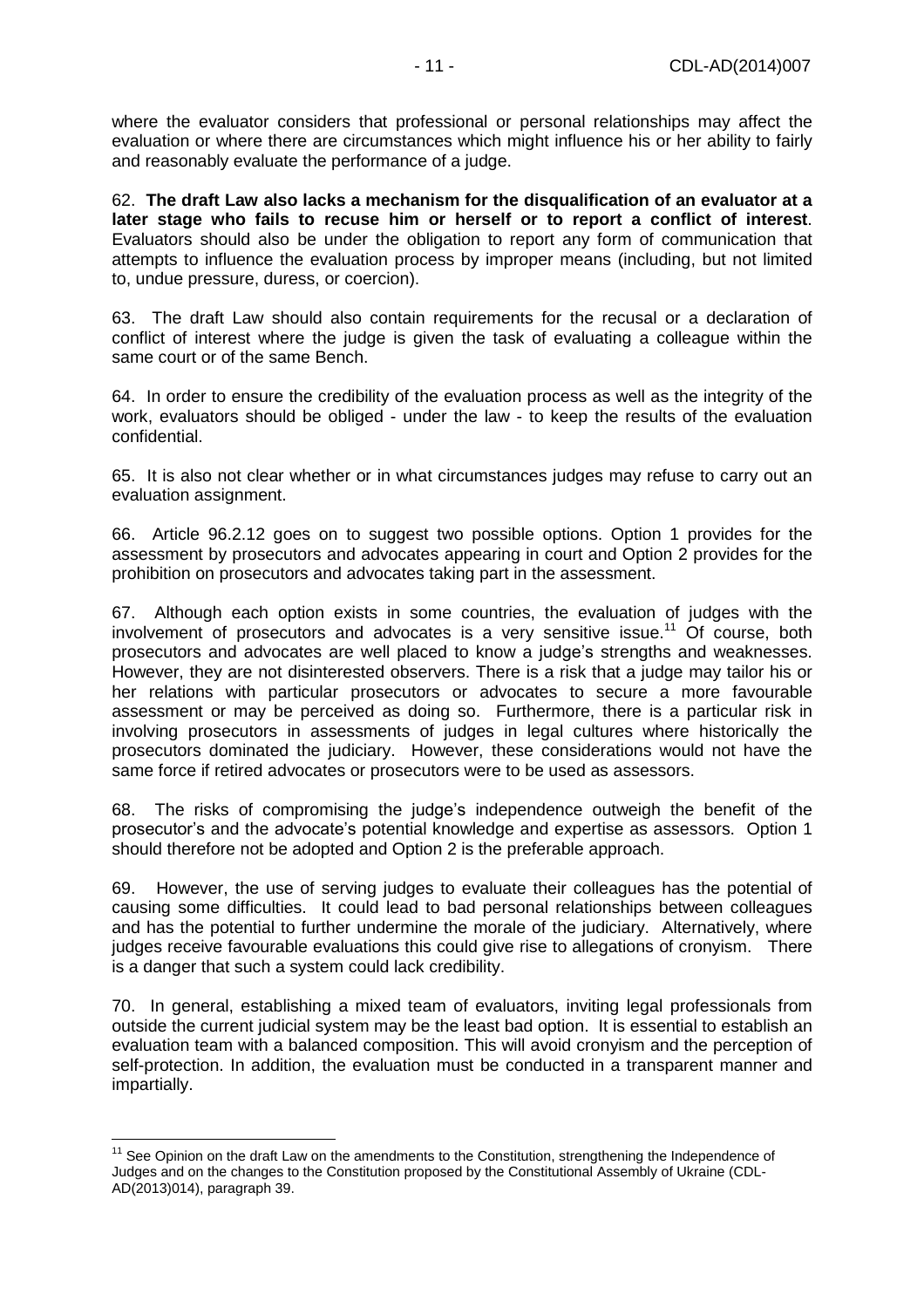71. There seems to be a technical error in Article 96.2.13: the reference to Part 10 of Article 96.3 is not correct. The reference should be to Part 12 of Article 96.3.

72. Article 96.2.14 states that "data on at least five court sessions" must be taken into account. This is to be welcomed and this method could be broadened to include the number of hearings and/or case and/or a certain number of decisions on remedies. This work should, however, be carried out by – preferably a retired judge or a judge serving at the same level in the court system as the judge being evaluated.

73. In Article 96.2.15-17 reference should be made to Part 12, not Part 11.

74. Under Article 96.2.16, the Council of Judges is to prescribe the format of questionnaires and self-evaluation reports. Here, the Council will need the assistance of experts, experienced judges and the participation of the Association of Judges in order for these questionnaires and reports to be accepted.

75. Article 96.2.17 provides for the identity of assessors to be kept confidential. Since this rule is not to be applied in cases where the results of an evaluation are appealed against, it is difficult to see what the point of it is. In any event, any system of evaluation should be transparent. The identity of the evaluator may be highly relevant since the person concerned may be biased against the judge. In addition, the Rationale on page 47 (cf. p. 32) states that "Randomly selected judges shall randomly attend court sittings of their fellow judges." Is this approach still kept? If so, this should be explicitly stated here. However, the Venice Commission doubts that such a procedure is advisable.

76. Article 96.2.18 - A "brief justification" of grades given by evaluator's in the evaluation of a judge might not be sufficient. If objective elements to prove fairness are not available, a longer description and argumentation needs to be provided to explain why the evaluator graded the judge as he or she did. This will allow the judge to have a reasoned decision on the attribution of his or her grade that he or she may then challenge before the Council.

77. Article 96.2.19 – the proposed rating scheme to be assigned to judges is not recommended because it creates more problems than it solves. Although it looks precise, it is not. It is subjective - if the proposed questionnaire or experience judges are used – which is bound to influence the distribution of points. An evaluation does not need exact points. What is important is to know whether or not a judge fulfils all the criteria, where his or her strong points and weaknesses lie and how to improve his or her capacities. This can be done without assigning points. The "rough" evaluation foreseen in Article 96.3 for an overall result could also be applied to the 10 criteria and that would be sufficient.

78. According to Article 96.2.20, grades are allocated as follows: 60 % on quantitative criteria and of 40 % on qualitative criteria. This form of grading is not in line with what is mentioned in the Rationale on p. 31, citing the Kyiv Recommendation, where quantitative evaluation should not be the main element of the evaluation of the activities of a judge.<sup>12</sup> In addition, one would expect it to be the other way around: a greater attribution to the qualitative criteria than to the quantitative ones, because the former include the most important aptitudes that a judge should have, such as knowledge and personal skills. Unless there is malice or repeated gross negligence, qualitative criteria should not relate to the interpretation of the law.

79. Opinion No. 1 of CCJE sets out an example from Lithuania, in paragraph 27: "Statistical data have an important social role in understanding and improving the workings and efficiency of courts. But they are not the same as objective standards for evaluation, whether

 $\overline{a}$ <sup>12</sup> Kyiv Recommendation, p. 27.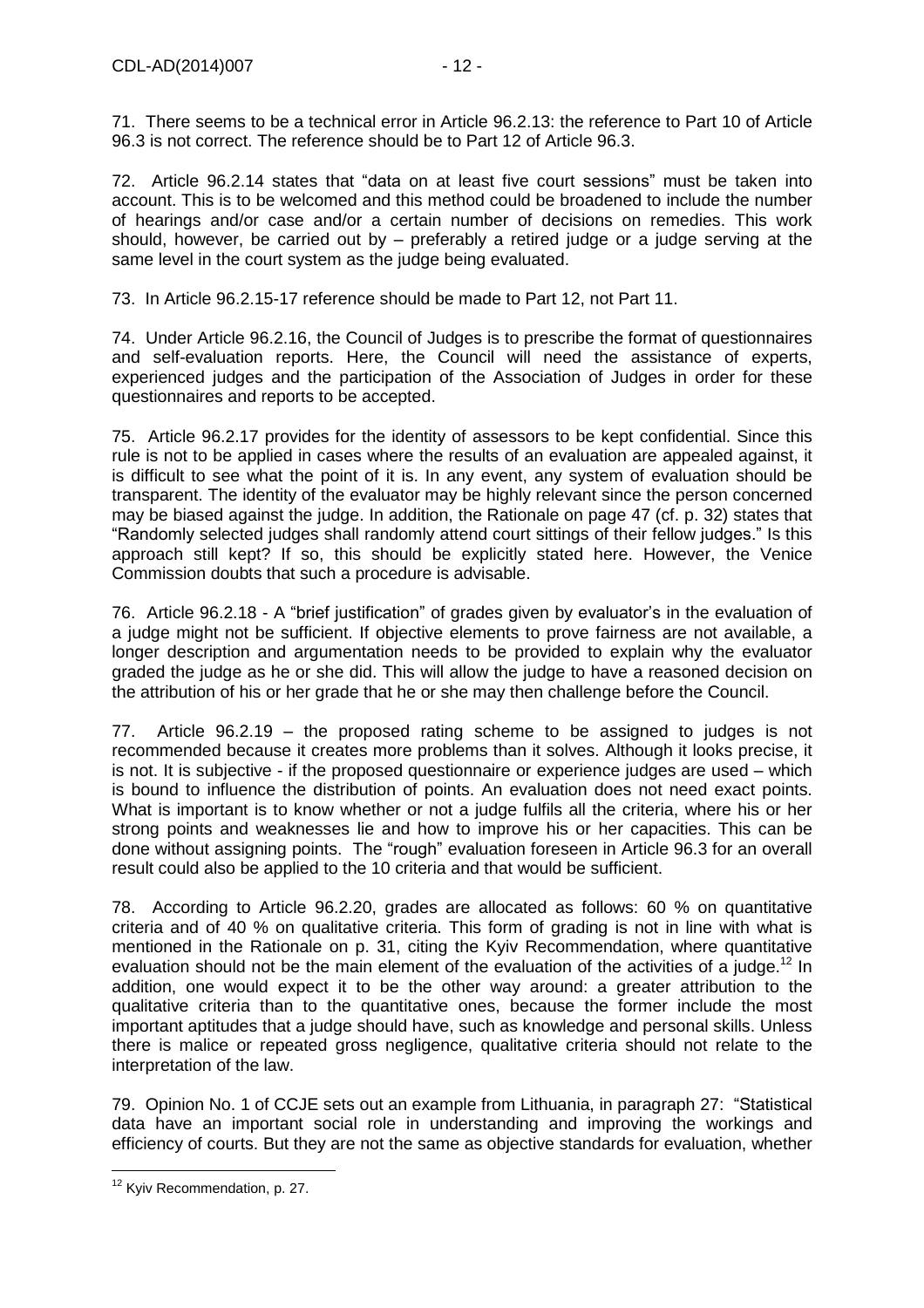in respect of appointment to a new post or promotion or otherwise. Great caution is required in any use of statistics as an aid in this context." Although the Venice Commission does not share such a general distrust of well-designed statistics, it is however questionable whether so much emphasis should be placed on quantitative criteria. A 50%-50% compromise might be chosen, which would at least provide a simple and neutral signal. If judges are required to achieve a certain minimum standard under both quantitative and qualitative criteria, then the relative allocation of marks between the two would have less importance. In reality it is clear that there are some judges that are more skilled than efficient and *vice versa*, but we would all like to have judges that are both skilled and efficient.

#### *Article 96.3 Summarising the results of the evaluation of the activities of judges*

80. Article 96.3.1.2 refers to Article 154.1 of the current Judicial Code, which sets out that the Ethics 'Committee' discuss certain reports (communications) against judges, while other reports result in a request for disciplinary proceedings. Are all these communications received relevant in the evaluation process and, if so, how will these be taken into account? Should an "open" disciplinary case, not yet finally decided upon, have any relevance in the evaluation?

81. Article 96.3.3 provides that the Ethics and Disciplinary Commission is to prepare individual evaluation sheets for each judge setting out grades and providing reasons for each criterion. It is not clear what is meant by "grades" here – are these points given by the evaluator or does it summarise the grades for each criterion or is it the overall result?

82. Article 96.3.5 – the self-evaluation sheet prepared by the judge is crucial. The judge has two weeks to prepare it. This may be too short a period of time to check the evaluation sheet.

83. Article 96.3.5 should refer to parts 4 and 12 (not 11) of Article 96.2.

84. Article 96.3 provides for the evaluation of judges' activities by the Ethics and Disciplinary Commission of the Council of Judges with an appeal, under Article 96.3.9, to the Council which is to function as a court. It is not clear exactly what is meant by this  $-$  if it simply means that the Council is to apply the rules and safeguards which an administrative court would have to apply, it may be reasonable, but the fact is that the Council of Judges is not a court and cannot be a court. It is not clear whether this procedure is intended to exclude a reference to a court of law.

85. According to Chapter 13 of the Judicial Code, the members of the Council of Judges are composed of nine judges and four other persons (professors of law). Every year, a disciplinary committee consisting of three members (of which two are judges) is set up. Is it this committee that represents the Council and in its own capacity that acts as a court? Or will the Council of Judges in plenary sessions (without the committee members) serve as an appeal forum? If the Council of Judges is an organ that comprises all of Armenia's judges, it would probably be too large to act effectively as a court as set out in Article 96.3.9.

#### 86. On the whole, **it would be preferable simply to provide for an appeal to a court of law rather than a procedure involving the Council of Judges.**

87. Article 96.3.13 seems to introduce a choice between either an evaluation only on quantitative criteria or an evaluation on both quantitative and qualitative criteria. This seems to contradict the 60% – 40% provision in Article 96.2.20.

88. The aim of the evaluation process is set out in Article 96.1.2 (above). One of them is "to serve as a basis for selection of best candidates when compiling promotion lists of judges".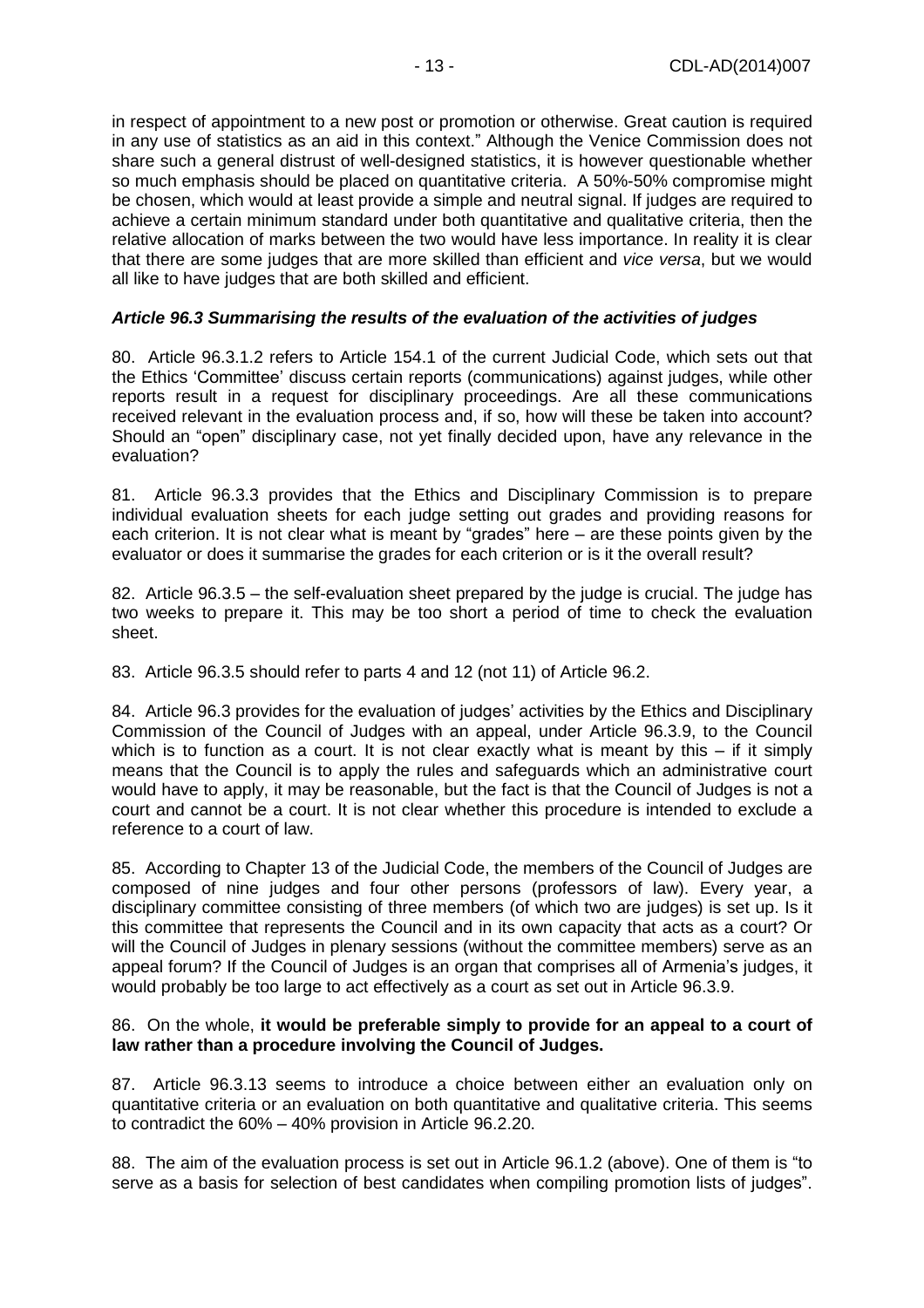There is, however, no need and no justification for establishing an on-going ranking of all judges. This could lead to an improper competition between judges, which could compromise the judges' decisions. It might be sufficient to rank those judges that have applied for a promotion. In addition, the annual evaluation (only quantitative criteria) will be applied here, which is questionable.

89. The purpose of compiling a list, under Article 96.3.15, showing all the judges and their rankings with the detailed rating points assigned to each, is not clear. This list is to be sent to all judges, the Council of Justice and to the staff of the President of the Republic. The list is meant to be for internal use only. It seems quite unrealistic to have such a wide circulation of the list and expect it to remain confidential. If such a list were to be made public, it could have serious consequences for the administration of justice. How is a litigant expected to react if his or her case is assigned to a judge who has been ranked in the low group? There is no good reason for this information to be made available to the President of the Republic. No justification for this is provided under Article 96.3.16 and Article 96.3.18 (and the explanatory memorandum is silent on this point).

#### *Article 96.4 Implications of the evaluation of the activities of judges*

90. Article 96.4.1 combines certain implications with certain results of the evaluation. These are mandatory or recommended training; disciplinary sanctions; suspension of the right to be included in the promotion list or privileged possibility to be included in the promotion list.

91. According to Article 96.4.1 and Article 96.4.2, where a judge scores a low-grade, mandatory training is required and this is appropriate. But, it may not be necessary or appropriate for the Council of Judges to make an order for such training to take place. It should be sufficient that the judge in question be under an obligation to undergo the training in question within a specified period of time.

92. According to Article 96.4.3 and Article 96.4.4, where a judge scores a low grade on two or three successive evaluations, the matter is subject to a disciplinary complaint. Again, this point underlines the inappropriateness of the Ethics and Disciplinary Commission having a role in the matter. This problem would be avoided if a specialised independent Evaluation Commission dealt with the matter.

93. In addition, the benefits of application of the sanctions in case of low performance are highly questionable, especially taken in conjunction with Article 153, according to which judges may be subject to the disciplinary sanctions in case of "apparent and gross violation of a substantive norm in the process of administering justice", "apparent and gross violation of a procedural norm in the process of administering", etc. Article 153.2(10), (15) and (16) define as a gross violation a case of judge "(10) rendering a judicial act inconsistent with the principle of legal certainty; "(15) arriving at a decision on quashing the proceedings of a case in violation of the law"; "(16) other apparent or gross violations of substantive or procedural norms, which led to strict limitation of rights of persons guaranteed by respective legal acts or to deprivation of such rights and had an impact or could have had an impact on rendering a proper judicial act regarding the case". Article 153 being problematic of its own creates an additional danger when combined with Article 96.4.3 and Article 96.4.4.

94. Article 96.4.6 to Article 96.4.9 deal with the impact of assessments on promotions. The effect of these provisions is to virtually make promotions automatically follow the evaluation results. This is so because not only candidates with a low grade, but those who are graded average are excluded from promotions, whereas those who are graded excellent are given a preferential right over all other candidates. While it seems reasonable to take the evaluations into account, they should not be the sole determining factor in relation to promotions.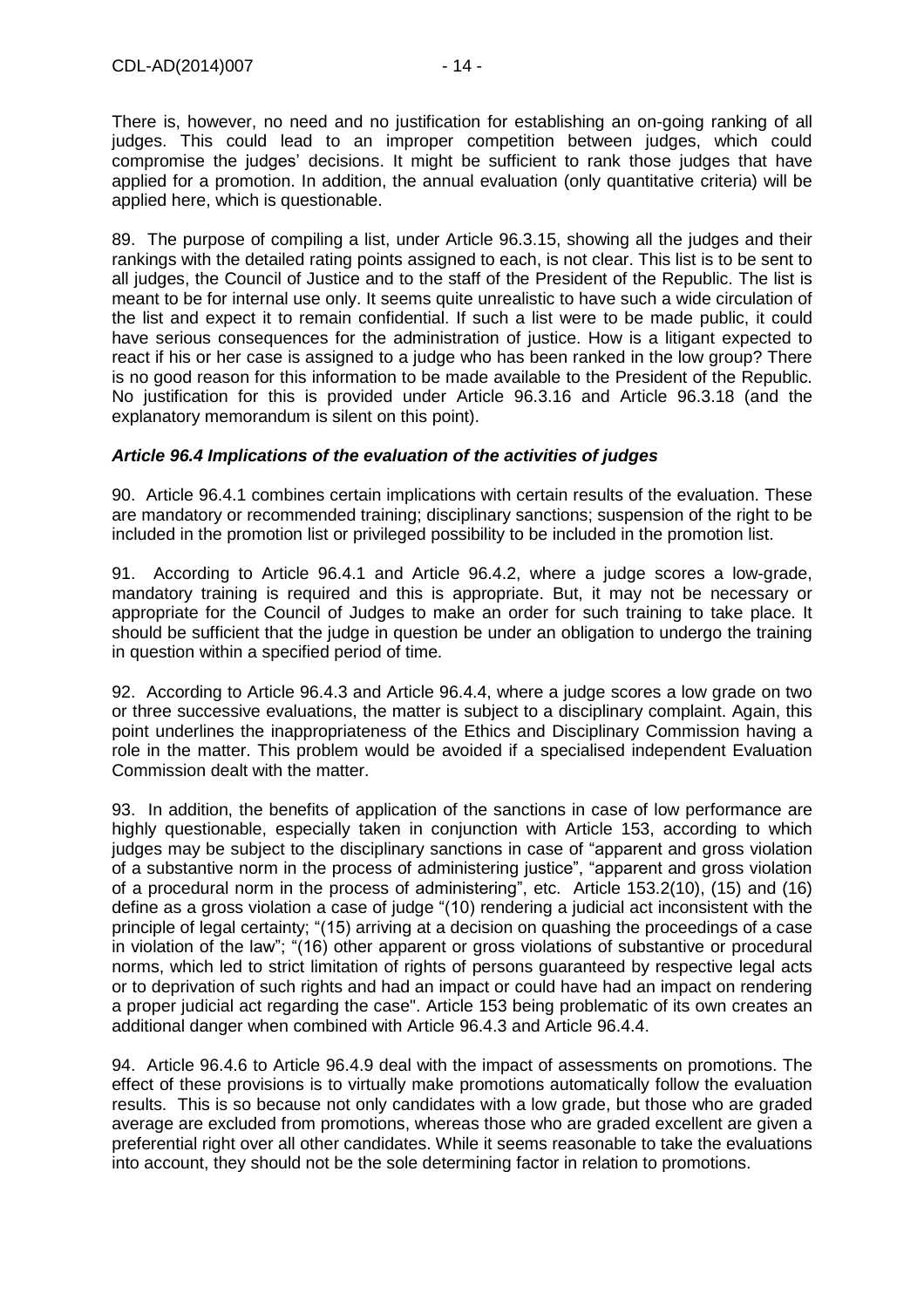95. In addition, the possibility for the Council to deviate from the rule to include a judge who has been graded as excellent three times (paragraph 7) is surprising. The Council has to provide "substantial arguments" to do so, but it is difficult to imagine what kind of argument could be provided to exclude such a judge.

96. On a technical note, Part 7 of Article 96.4 refers to Part 12 of the same Article, when it should refer to Paragraph 12 of Article 96.3. There is no Part 12 in Article 96.4. In addition, at the end of Paragraph 9, reference should be made to Part 7, not to Part 6.

### <span id="page-14-0"></span>**B. Changes to procedures in the Judicial Code**

97. There are consequential amendments to Article 109 of the Code concerning procedures in the Council of Justice. These provide that sessions of the Council are to be held *in camera* with the exception of cases concerning subjecting a judge to disciplinary action (paragraph 2). It is recommended that sessions – as a general rule - be held in public and that they be held *in camera* only exceptionally, at the request of the judge. This would be more in line with Article 6 ECHR.

98. Another question arises, notably whether there is a right to appeal against the decisions of the Council of Judges. There seems to be no provision on that.<sup>13</sup>

99. Article 135 is to be amended to require members of the Council of Justice, when voting with ballots in regard to compiling promotion lists, to take into account the results of the evaluation, and in particular certain aspects of the evaluation. This Article is confusing. Firstly, it is not clear what is meant by taking the results into account. There seems to be not much of a choice in any case, since the promotion lists must exclude certain people and give preference to others. Secondly, why are some aspects of the evaluation included in this list and not others (those excluded are, among others, the ability to maintain self-control, having an impartial attitude towards participants in proceedings, appearing on time for court sessions, polite manners, participation in professional unions of judges), while at the same time reference is made to upholding the reputation of the court and observance of the judicial code of conduct, which are not in fact referred to in the evaluation criteria, at least not expressly.

100. Article 135.2 sets out that the overall results of at least the last two evaluations should be taken into account during the drawing up of promotion lists for judges. The provision refers to Part 8 of Article 96.3, but perhaps either Part 12 or 13 of Article 96.3 was meant to be quoted here.

#### <span id="page-14-1"></span>**C. Changes to disciplinary measures against judges in the Judicial Code**

#### <span id="page-14-2"></span>1) **In general**

101. The draft Law contains provisions amending Chapter 17 of the Judicial Code that deal with disciplinary liability. The Venice Commission and HRD have been given the full text of Chapter 17, for information only.

102. Disciplinary liability requires a disciplinary offence. A negative performance, which leads to a negative overall result of an evaluation, can also originate from other factors than a disciplinary offence. Therefore, the proposal that repeatedly low or negative overall evaluation results shall lead to the Ethics and Disciplinary Commission instigating disciplinary proceedings raises problems, because the reasons for a negative result could be other than a disciplinary offence. The draft Law does not differentiate between the

 $\overline{a}$  $13$  See CDL-AD(2010)004 and CCJE Opinion No.3, paragraph 72.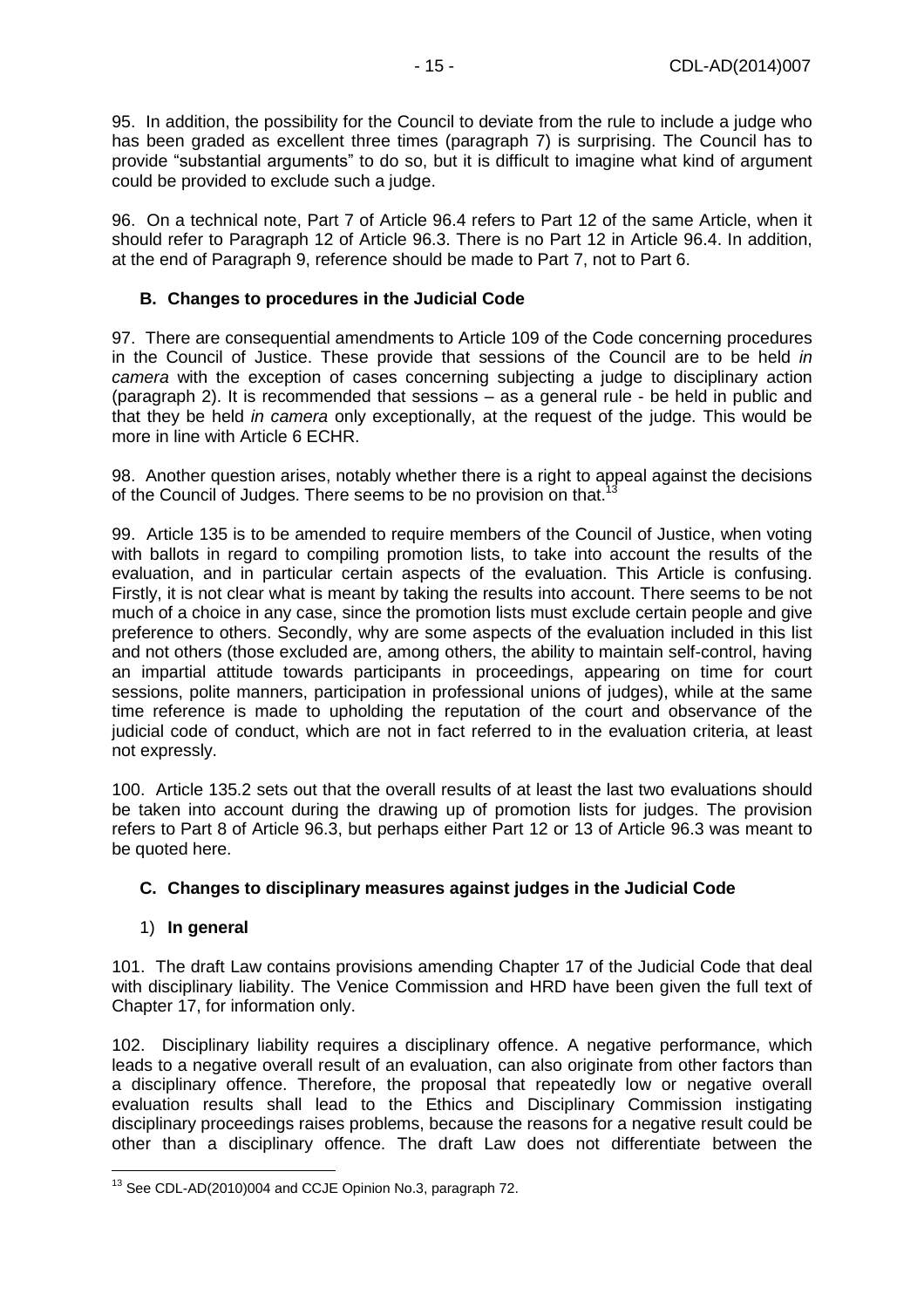implications of the evaluation and the overall results, it simply connects them. This leads to an undesirable mixture of disciplinary liability and evaluation.

103. However, a mechanism to exclude those judges that are unable to carry out their function in the judiciary is needed. In such a case there should be no automatic punishment (e.g. cut in salary etc.) but an individual examination of the case, possibly involving mediation etc.

104. It should be noted that, in a number of respects, the currently existing procedures on disciplinary proceedings do not comply with European standards. In particular, it appears that the Disciplinary Commission can both initiate a complaint and make an initial decision on it subject to an appeal to the Council of Justice. The Council of Justice sits as a court in hearing the appeal (Article 158), but since it is not in fact a court of law it would appear that no appeal to a court of law against disciplinary decisions is provided for.

105. The draft Law provides a strong link between evaluation and disciplinary liability. However, detecting wrongdoing should not be the main task of an evaluation. It is therefore, once again, questionable whether it should be the same body – i.e. the Ethics and Disciplinary Commission - that should have jurisdiction for the evaluation and disciplinary procedures or whether it should not be a separate organ that should deal with them.

106. An additional argument to separate the two tasks is the composition of the Disciplinary Commission which, according to Article 106 of the Judicial Code, is composed of three members (two judges and one non-judge) for a term of one year only. Such a short period of time may be sufficient to deal with disciplinary issues, but not for an evaluation. This needs experience and there should be consistency and a regular evaluation over time. This might be considered for the new Ethics and Disciplinary Commission.

107. It is important that, in the end, a proper system be established, that is clearly set out by law, in which information about errors or misconduct of judges - including those discovered during an evaluation process - can be assessed, with discretion and that can be transferred to a disciplinary procedure, where this is appropriate.<sup>14</sup>

108. Finally, it should be underlined that not every shortcoming in a judge's performance is a disciplinary offence.

#### <span id="page-15-0"></span>2) **Specific Articles**

 $\overline{a}$ 

#### *Article 153.1 Time frames for instigating proceedings with a view to subjecting to disciplinary action.*

109. This Article clarifies that the time limitation period starts with the entry into force of the respective decision. This is a positive step. Any interference with the proceedings before the court should be avoided.

110. The text of Article 153.1 starts with "1." but other paragraphs do not follow. In the end of paragraph 1 there is a provision (5) that refers to Article 153 (6). This is the old version of Article 153, whilst in the new version of Article 153 as amended by this draft Law, (6) no longer exists. It is therefore not clear whether the other points of Article 153.1 refer to new Article 153 or the old version.

<sup>&</sup>lt;sup>14</sup> For more information on this, see Opinion on the Law on disciplinary responsibility and disciplinary prosecution of judges of common courts of Georgia (CDL-AD(2007)009), paragraphs 6-7.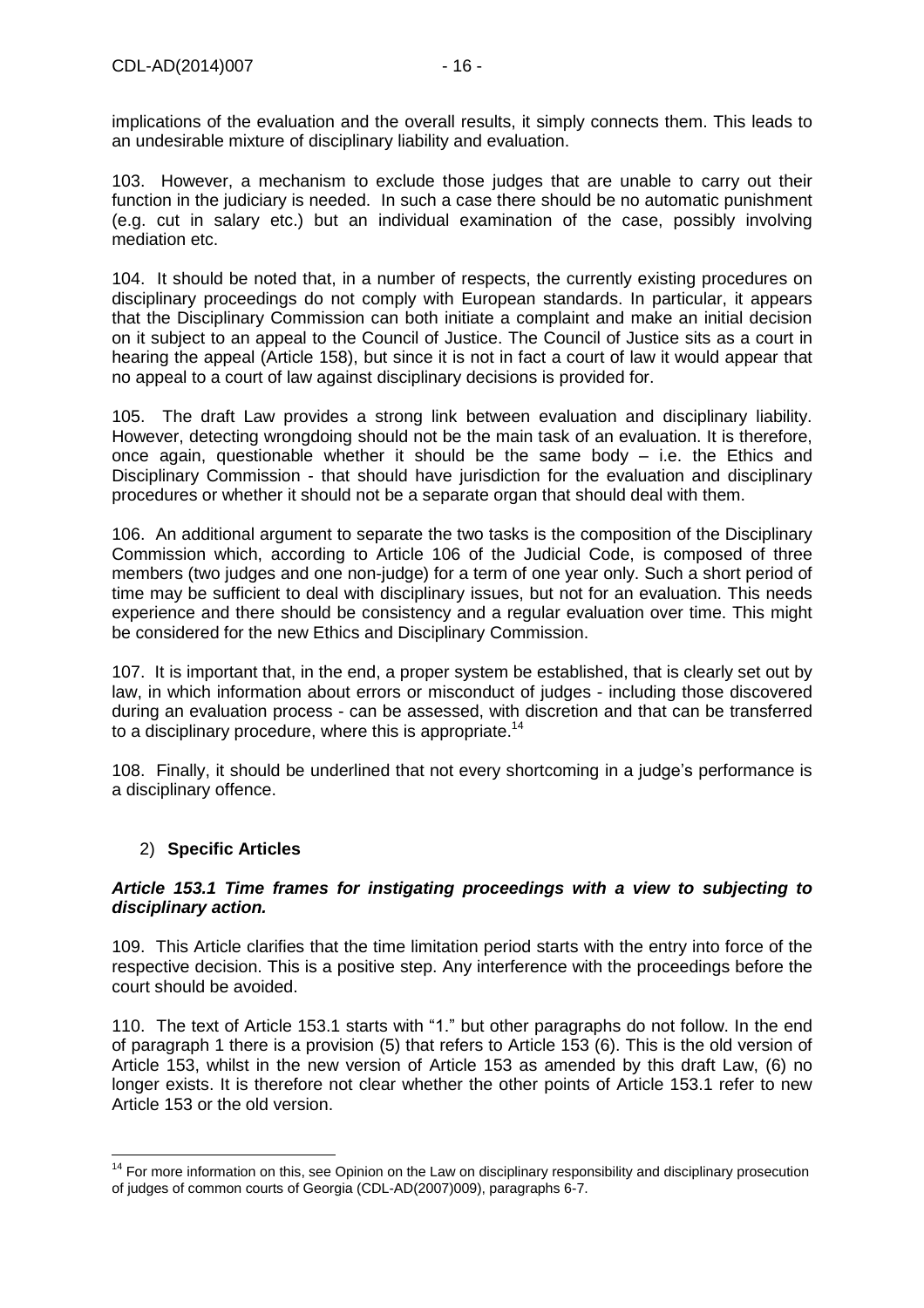#### *Article 153.2 Apparent and gross violation of substantive and procedural norms*

111. Article 153.2 of the existing law on disciplinary liability provides for six bases for disciplinary liability. These are firstly, obvious and grave violations of substantive law norms, secondly, obvious and grave violations of procedural law norms, thirdly, regular or grave violations of work discipline, fourthly, regular or grave violations of the code of conduct, fifthly, failure to carry out certain duties under the Judicial Code, and sixthly, failure to notify the Ethics Committee of interferences with the course of justice. Here it may be noted that in a number of opinions, the Venice Commission has criticised the general penalisation of breaches of codes of ethics as too general and vague and insisted that much more precise provisions are needed where disciplinary liability is to be imposed (the Venice Commission has not seen the Code of Conduct/Ethics)<sup>15</sup>.

112. The draft Law would delete from this list the provision concerning work discipline which will now be dealt with under the new evaluation procedure. It will add, as a ground of disciplinary liability, failure to fulfil the duty of participating in mandatory training or to carry out duties set by the probation supervisor.

113. The draft Law proposes to define what is meant by an apparent and gross violation of substantive and procedural norms. The attempt to do this is welcome since the existing text is unclear in that it makes no attempt to clarify the scope of the provision. However, a number of reservations about the content of the definition proposed in the new Article 153.2 could be raised.

114. The draft Law defines an apparent violation as "such a violation of a substantive or procedural norm in the administration of justice, the existence of which cannot be questioned by any reasonable legal assumption or argument." This certainly sets the bar very high. However, it would still be preferable that most of these matters be dealt with by way of appeal or judicial review rather than treating them as the proper subjects of disciplinary proceedings.

115. The definition of "apparent and gross violation" in the heading of Article 153.2.1 is a good start for restricting this term. This could also be the place where the principle of proportionality could directly be expressed.<sup>16</sup> However, there is a need to restrict disciplining so that it does not include a well-reasoned interpretation of the law, even if it differs from previous case-law of higher instances.

116. Article 153.2 defines a series of the procedural violations as "gross" violations. Some of these could however be committed with a minor degree of guilt (e.g. application of a norm no longer in force, subjecting a persons to liability not provided for in law, rendering acts in contradiction with decisions of the Constitutional Court or the European Court of Human Rights) or could be open to various interpretations (items 5 to 10). These procedural violations should not be defined as "gross" from the outset and there should only be disciplinary liability if these violations are committed in a "gross" and obvious (rather than "apparent") manner.

117. A violation of the code of conduct, as provided in Article 153.2.3, should not be a ground for disciplinary action on its own. Disciplinary action should be taken on the basis of specific disciplinary offences.

 $\overline{a}$ 

<sup>&</sup>lt;sup>15</sup> See, notably, the Venice Commission's Opinion on draft Code on Judicial Ethics of the Republic of Tajikistan (CDL-AD(2013)035).

<sup>16</sup> Opinion on the Law on disciplinary responsibility and disciplinary prosecution of judges of common courts of Georgia (CDL-AD(2007)009), paragraphs 4 and 16.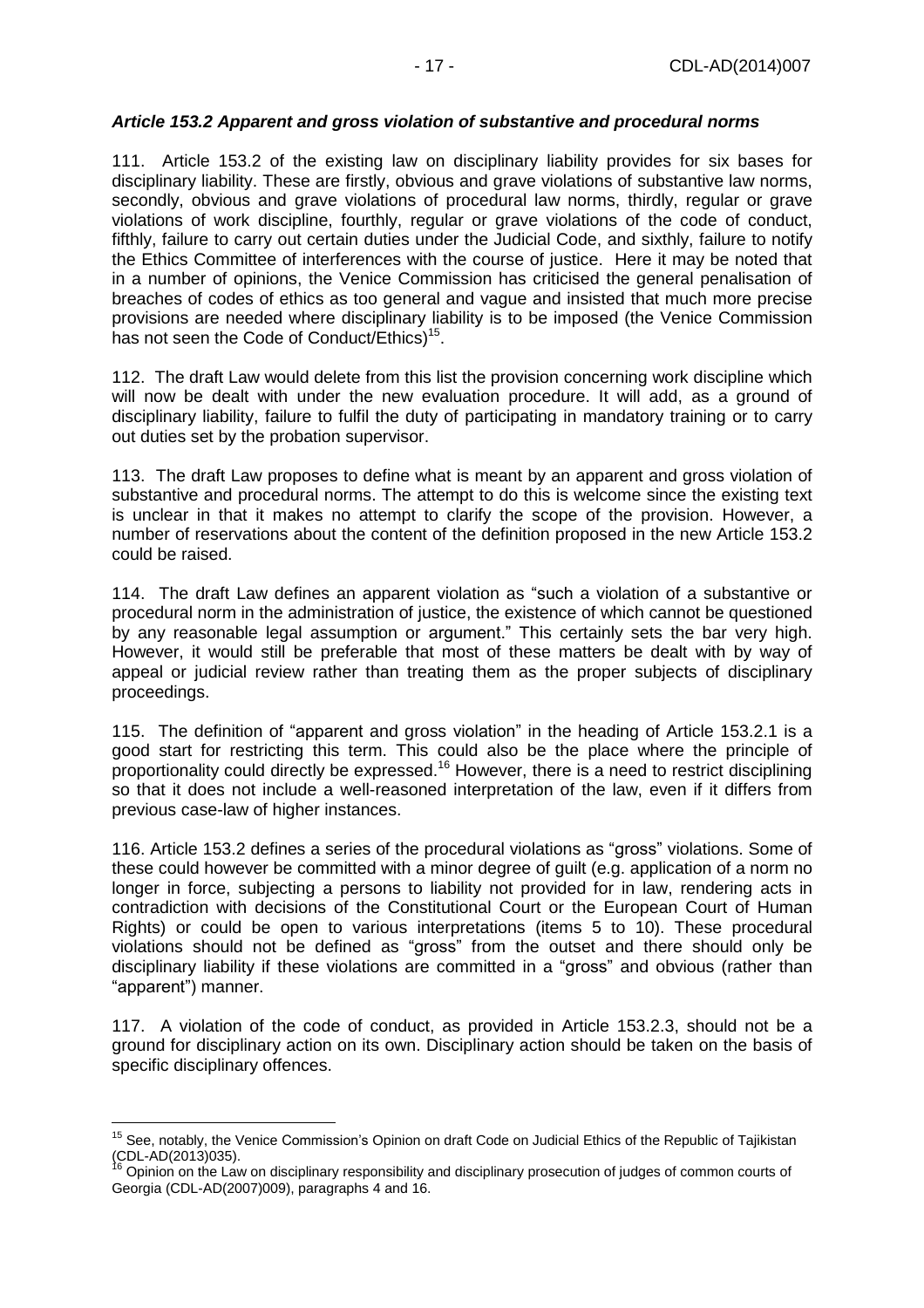$\overline{a}$ 

118. The grounds for disciplinary actions such as "decision on quashing the proceedings of a case in violation of the law" (Article 153.2), is open to interpretation and potentially to wide application and therefore "a distinction would have to be made between incorrect interpretation of the law based on the judge's belief on the one hand and violation of the law on the other."<sup>17</sup>

119. The Venice Commission's Joint Opinion with the OSCE/ODIHR on the Constitutional Law on the Judicial System and Status of Judges of Kazakhstan also recommends that "disciplinary proceedings should deal with gross and inexcusable professional misconduct, but should never extend to differences in legal interpretation of the law or judicial mistakes."<sup>18</sup>

120. In its Opinion on the Law on Disciplinary Responsibility and Disciplinary Prosecution of Judges of Common Courts, the Venice Commission recommended that "… grounds on which a judge may face disciplinary responsibility centre exclusively on a judge's conduct whilst discussing a case and when handing down a verdict or ruling. They therefore apply to the judicial process itself, to the judge's interpretation of the law while considering a case and to the very essence of a judge's function i.e. independent adjudication. It encroaches on the extremely delicate sphere of judges' independent decision making in accordance with constitution and law*"*. 19

121. Article 155.5.7 of the existing Code, which will not be amended, also seems to be problematic as it allows disciplinary proceedings in cases where a "judicial act issued by an international court acting with the participation of the Republic of Armenia, which establishes that a court of the Republic of Armenia violated human rights and fundamental freedoms set by a relevant international treaty to which the Republic of Armenian is a party…".

122. It seems, therefore, that many of what are defined as gross violations effectively seek to penalise the judge who makes a wrong decision. This is true of decisions contradicting decisions of the Constitutional Court or of the European Court of Human Rights, or imposing a disproportionate measure of liability. Some of the grounds are extremely vague – for example, rendering a judicial act in violation of the principle of separation and balance of powers. And it is unclear what is meant by making it a subject of disciplinary responsibility to render a judicial act inconsistent with the principle of legal certainty. Does this mean that any decision inconsistent with previous case-law would be a subject of disciplinary responsibility? It is difficult to think of a more obvious interference with judicial independence. The wording "gross violation" of a substantive or procedural norm should be amended to exclude a well-reasoned interpretation of the law, even if it differs from previous case-law of higher instances.<sup>20</sup> However, virtually all of the matters referred to in the definition could perfectly well be dealt with by means of a functioning appellate system.

123. In conclusion, it should be repeated here that an evaluation system should not be seen as a tool for policing judges. Instead, it should be seen as a means of encouraging judges to improve their work: "Regular evaluations of the performances of a judge are important instruments for the judge to improve his/her work and can also serve as a basis for promotion. It is important that the evaluation is primarily qualitative and focuses on the

<sup>&</sup>lt;sup>17</sup> Opinion on the Law on Disciplinary Responsibility and Disciplinary Prosecution of Judges of Common Courts of Georgia, CDL-AD(2007)009, paragraph 21.

 $18$  Joint Opinion on the Constitutional Law on the Judicial System and Status of Judges of Kazakhstan, CDL-AD(2011)012.

<sup>&</sup>lt;sup>19</sup> Venice Commission Opinion on the law on disciplinary responsibility and disciplinary prosecution of

judges of common courts of Georgia (CDL-AD(2007)009), adopted by the Venice Commission at its 70<sup>th</sup> Plenary Session (Venice, March 2007), paragraph 18.

 $^{20}$  See Opinion on the Law on disciplinary responsibility and disciplinary prosecution of judges of common courts of Georgia (CDL-AD(2007)009), p. 3.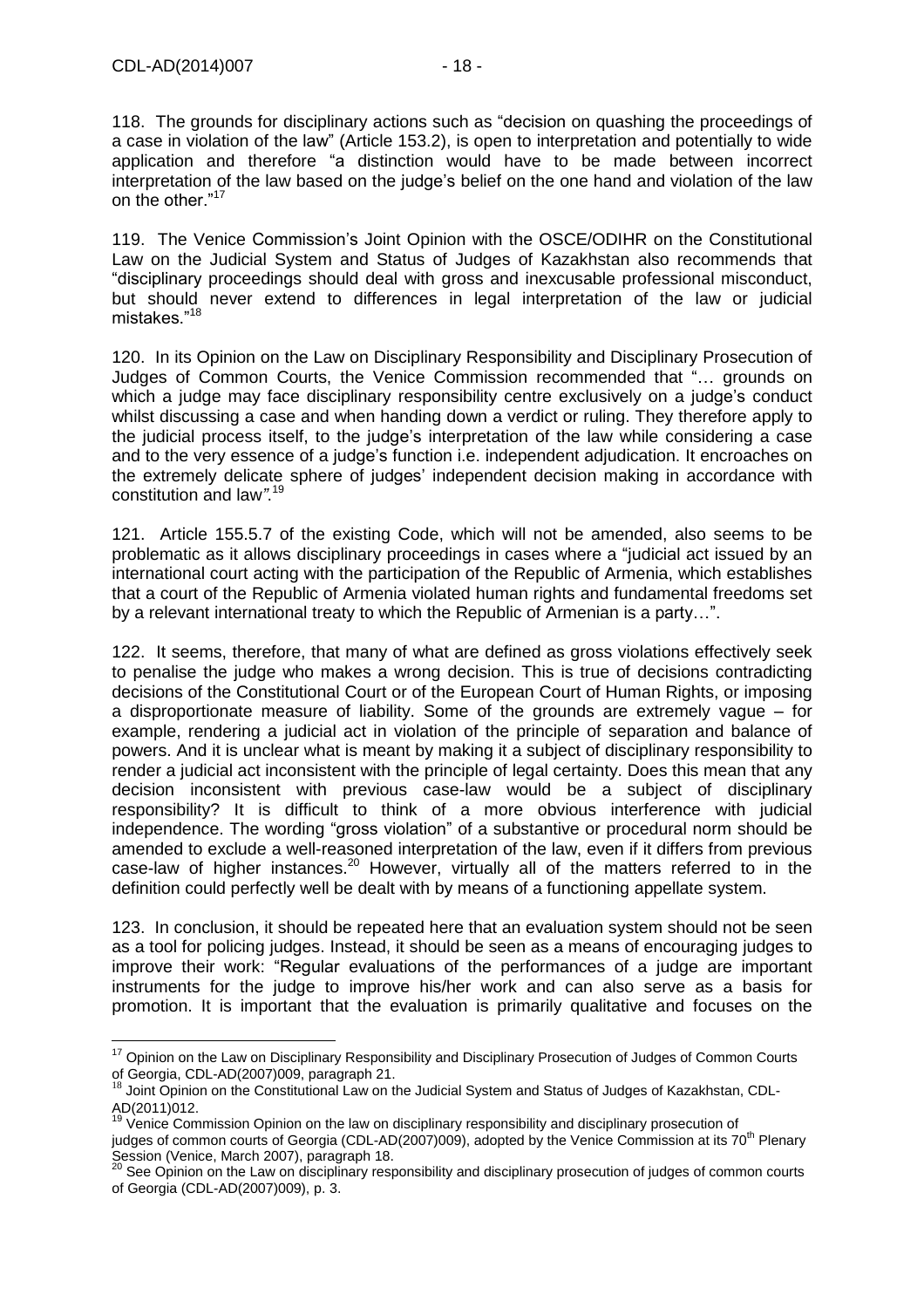professional skills, personal competence and social competence of the judge. There should not be any evaluation on the basis of the content of the decisions and verdicts, and in particular, quantitative criteria such as the number of reversals and acquittals should be avoided as standard basis for evaluation".<sup>21</sup> The Venice Commission finds it all the more important that disciplinary actions are not applicable here.

#### <span id="page-18-0"></span>**IV. Conclusions**

 $\overline{a}$ 

124. The draft Law amending and supplementing the Judicial Code of Armenia is a good basis for a system of evaluation of judges, even if several provisions need to be improved.

125. The Venice Commission and HRD were however concerned to learn about the alleged existence of interference in the independence of the individual judge in Armenia coming from higher elements within the judiciary. This is not only disquieting, but the practice needs to be addressed and eliminated before a proper evaluation system can be established. In an evaluation system, such phenomena should be identified and reported. This is a compelling reason for establishing a proper evaluation of judges' conduct at every level in the country, including at the level of the Court of Cassation.

126. Although the introduction of an evaluation system for judges and the reform of the disciplinary system in Armenia are undoubtedly necessary, a number of fundamental issues concerning the meaning of the independence of the judiciary and notably that of the individual judge, need to be addressed.

127. It needs to be clearly stated that the independence of the judiciary includes the independence of the individual judge from all influences regardless of whether they emanate from within the judiciary or come from outside the judiciary. This means that each individual judge is independent in the exercise of his or her adjudicating functions. Superior courts should not address instructions to judges about the way they should decide individual cases with the exception of preliminary rulings or when deciding on legal remedies according to the law. In turn, lower-court judges should not seek instruction from higher-level court judges in their adjudicating functions.

128. The Venice Commission and HRD have made recommendations on a number of issues raised in the draft Law that the Armenian authorities are invited to address. The following recommendations are based on both international minimum standards and international best practices:

- a) consider establishing a mixed team of evaluators with a majority of judges working together with legal professionals from outside the current judicial system;
- b) although the quantitative and qualitative criteria chosen for the evaluation and the procedure (involvement of the judge in question) are in line with international standards, the idea of evaluating every criterion on a points scale and calculating the overall result of the evaluation on the basis of these points should be reconsidered;
- c) the ranking list achieved by these points in the evaluation endangers the independence of judges and should therefore not be introduced;
- d) the application of all criteria (quantitative and qualitative) need clarification;
- e) the evaluation of the activities of judges by the new Ethics and Disciplinary Commission of the new Council of Judges with an appeal to the Council which is to function as a court, is questionable. Evaluation and discipline should be two separate processes. It would be preferable to provide simply for an appeal to a court of law rather than a procedure involving the Council of Judges;

<sup>&</sup>lt;sup>21</sup> Joint Opinion on the Constitutional Law on the Judicial System and Status of Judges of Kazakhstan, paragraph 55, CDL-AD(2011)012.